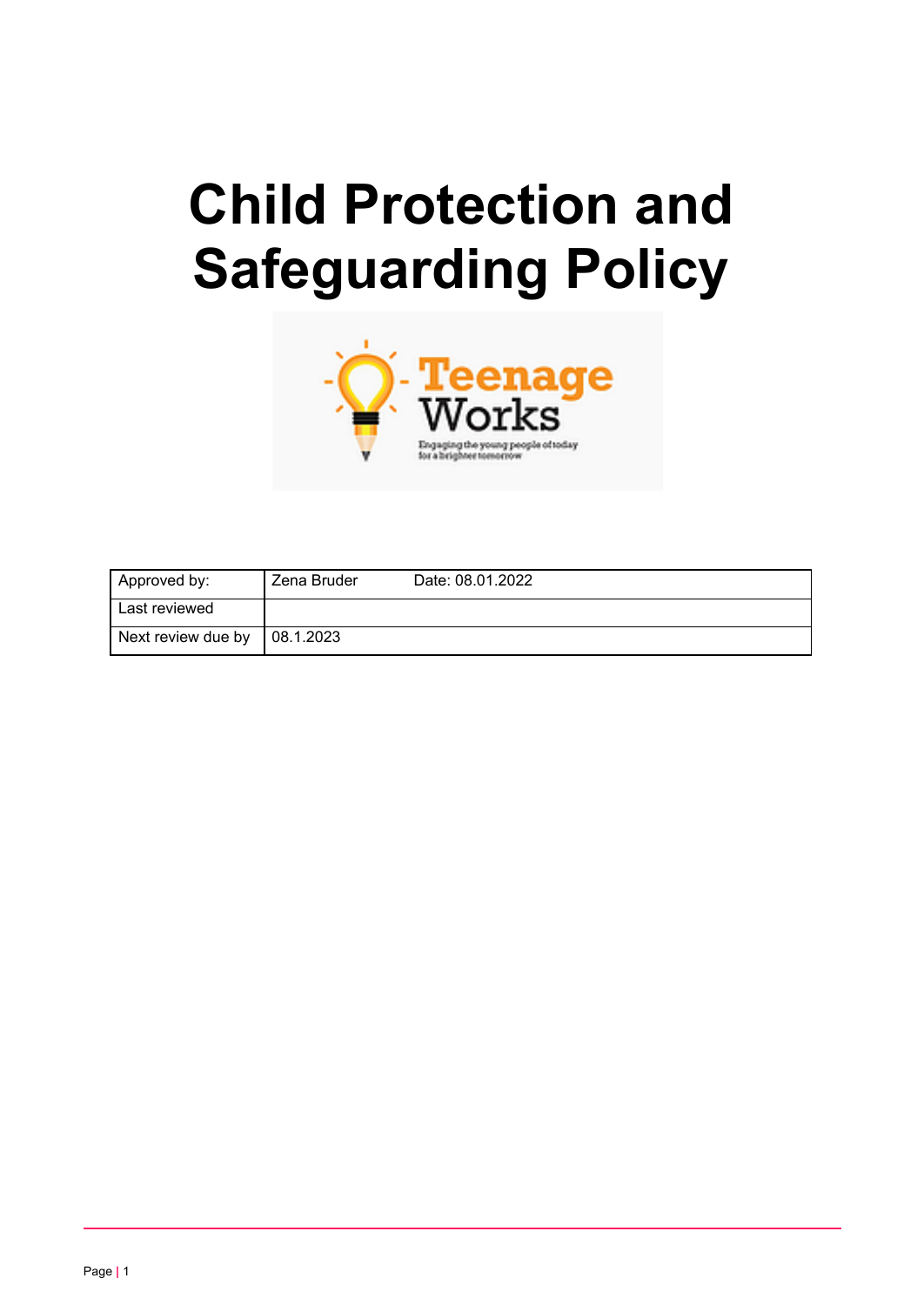# **Contents**

| Important contacts                                                       | 3  |
|--------------------------------------------------------------------------|----|
| 1. Aims                                                                  | 4  |
| 2. Legislation and statutory guidance                                    | 4  |
| 3. Definitions                                                           | 5  |
| 4. Equality statement                                                    | 5  |
| 5. Roles and responsibilities                                            | 6  |
| 6. Confidentiality                                                       | 8  |
| 7. Recognising abuse and taking action                                   | 8  |
| 8. Online safety and the use of mobile technology                        | 17 |
| 9. Notifying parents or carers                                           | 18 |
| 10. Pupils with special educational needs, disabilities or health issues | 18 |
| 11. Pupils with a social worker                                          | 19 |
| 12. Looked-after and previously looked-after children                    | 19 |
| 13. Complaints and concerns about school safeguarding policies           | 20 |
| 14. Record-keeping                                                       | 20 |
| 15. Training                                                             | 21 |
| 16. Monitoring arrangements                                              | 22 |
| 17. Links with other policies                                            | 22 |
| Appendix 1: types of abuse                                               | 24 |
| Appendix 2: safer recruitment and DBS checks – policy and procedures     | 25 |
| Appendix 3: allegations of abuse made against staff                      | 30 |
| Appendix 4: specific safeguarding issues                                 | 37 |
|                                                                          |    |

# <span id="page-1-0"></span>**Important contacts**

| ROLE/ORGANISATION                            | <b>NAME</b>                | CONTACT DETAILS                                                                          |
|----------------------------------------------|----------------------------|------------------------------------------------------------------------------------------|
| Designated safeguarding<br>lead (DSL)        | Debbie Shaw<br>Zena Bruder | debbieshaw@teenageworks.com<br>01612228168<br>zenabruder@teenageworks.com<br>07860705711 |
| Other DSL                                    | Louise Hodson              | louisehodson@teenageworks.com<br>01612228168                                             |
| Local authority designated<br>officer (LADO) | Collette Morris            | 0161 234 1214 (Manchester)<br>guality.assurance@manchester.gov.uk                        |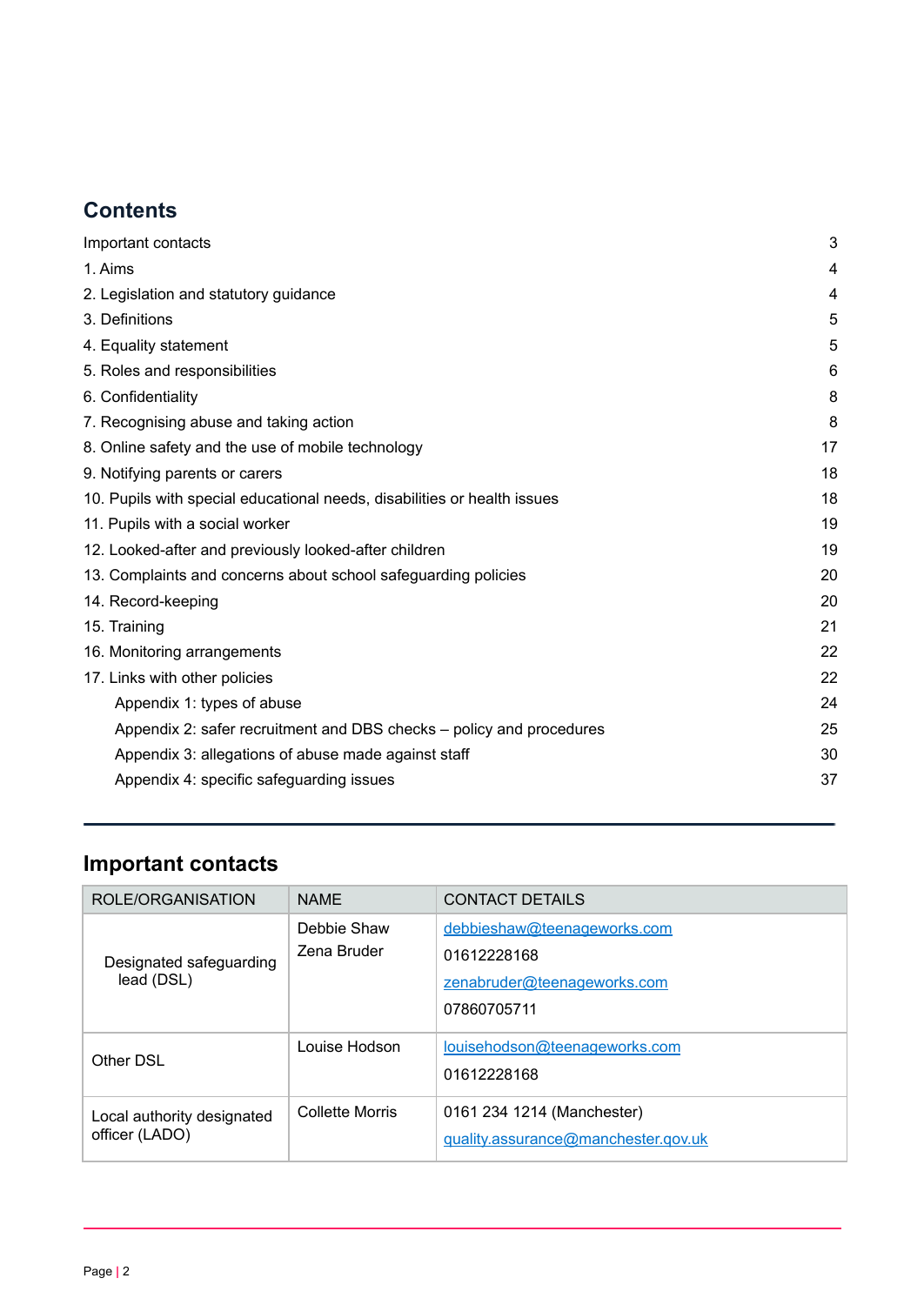| ROLE/ORGANISATION         | <b>NAME</b>      | <b>CONTACT DETAILS</b>                              |
|---------------------------|------------------|-----------------------------------------------------|
|                           |                  | (0161 770 8870 Oldham)                              |
| Channel helpline          |                  | 020 7340 7264                                       |
| <b>Chair of Governors</b> | <b>Tim Gibbs</b> | tim.gibbs.fin@gmail.com                             |
| Local Safeguarding Board  |                  | manchestersafeguardingpartnership@manchester.gov.uk |

# <span id="page-2-0"></span>**1. Aims**

The school aims to ensure that:

- Appropriate action is taken in a timely manner to safeguard and promote children's welfare
- All staff are aware of their statutory responsibilities with respect to safeguarding
- <span id="page-2-1"></span>● Staff are properly training in recognising and reporting safeguarding issues

# **2. Legislation and statutory guidance**

This policy is based on the Department for [Education](https://www.gov.uk/government/publications/keeping-children-safe-in-education--2)'s statutory guidance Keeping Children Safe in Education [\(2021\)](https://www.gov.uk/government/publications/keeping-children-safe-in-education--2) and Working Together to [Safeguard](https://www.gov.uk/government/publications/working-together-to-safeguard-children--2) Children (2018), and the [Governance](https://www.gov.uk/government/publications/governance-handbook) Handbook. We comply with this guidance and the arrangements agreed and published by our 3 local safeguarding partners.

This policy is also based on the following legislation:

- Section 175 of the [Education](http://www.legislation.gov.uk/ukpga/2002/32/section/175) Act 2002, which places a duty on schools and local authorities to safeguard and promote the welfare of pupils
- The School Staffing (England) [Regulations](http://www.legislation.gov.uk/uksi/2009/2680/contents/made) 2009, which set out what must be recorded on the single central record and the requirement for at least one person conducting an interview to be trained in safer recruitment techniques
- The [Children](http://www.legislation.gov.uk/ukpga/1989/41) Act 1989 (and 2004 [amendment](http://www.legislation.gov.uk/ukpga/2004/31/contents)), which provides a framework for the care and protection of children
- Section 5B(11) of the Female Genital Mutilation Act 2003, as inserted by section 74 of the [Serious](http://www.legislation.gov.uk/ukpga/2015/9/part/5/crossheading/female-genital-mutilation) Crime Act [2015](http://www.legislation.gov.uk/ukpga/2015/9/part/5/crossheading/female-genital-mutilation), which places a statutory duty on teachers to report to the police where they discover that female genital mutilation (FGM) appears to have been carried out on a girl under 18
- Statutory [guidance](https://www.gov.uk/government/publications/multi-agency-statutory-guidance-on-female-genital-mutilation) on FGM, which sets out responsibilities with regards to safeguarding and supporting girls affected by FGM
- The [Rehabilitation](http://www.legislation.gov.uk/ukpga/1974/53) of Offenders Act 1974, which outlines when people with criminal convictions can work with children
- Schedule 4 of the [Safeguarding](http://www.legislation.gov.uk/ukpga/2006/47/schedule/4) Vulnerable Groups Act 2006, which defines what 'regulated activity' is in relation to children
- Statutory [guidance](https://www.gov.uk/government/publications/prevent-duty-guidance) on the Prevent duty, which explains schools' duties under the Counter-Terrorism and Security Act 2015 with respect to protecting people from the risk of radicalisation and extremism

# <span id="page-2-2"></span>**3. Definitions**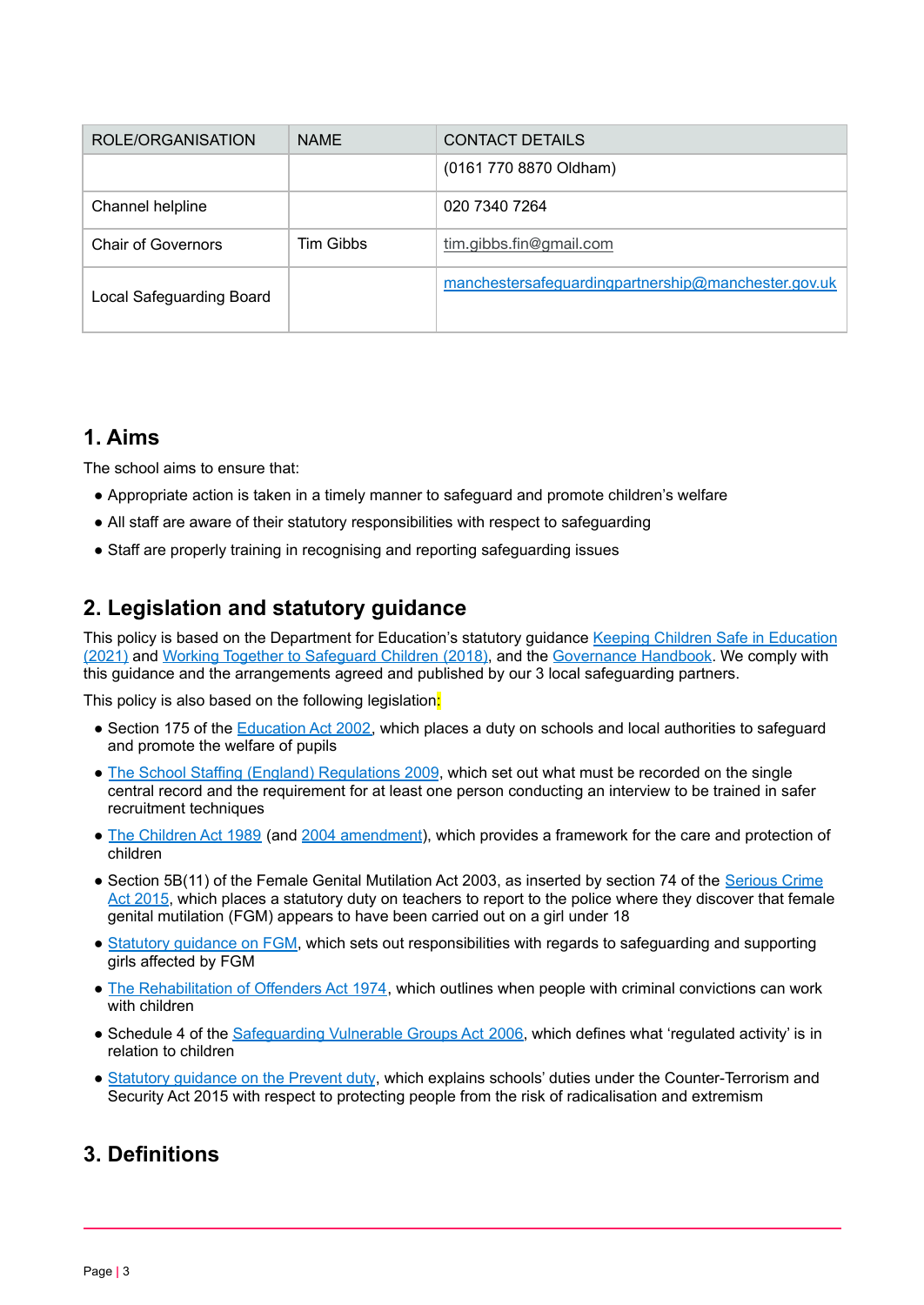#### **Safeguarding and promoting the welfare of children** means:

- Protecting children from maltreatment
- Preventing impairment of children's mental and physical health or development
- Ensuring that children grow up in circumstances consistent with the provision of safe and effective care
- Taking action to enable all children to have the best outcomes

**Child protection** is part of this definition and refers to activities undertaken to prevent children suffering, or being likely to suffer, significant harm.

**Abuse** is a form of maltreatment of a child, and may involve inflicting harm or failing to act to prevent harm. Appendix 1 explains the different types of abuse.

**Neglect** is a form of abuse and is the persistent failure to meet a child's basic physical and/or psychological needs, likely to result in the serious impairment of the child's health or development. Appendix 1 defines neglect in more detail.

**Sharing of nudes and semi-nudes** (also known as sexting or youth produced sexual imagery) is where children share nude or semi-nude images, videos or live streams.

**Children** includes everyone under the age of 18.

The following 3 **safeguarding partners** are identified in Keeping Children Safe in Education (and defined in the Children Act 2004, as amended by chapter 2 of the Children and Social Work Act 2017). They will make arrangements to work together to safeguard and promote the welfare of local children, including identifying and responding to their needs:

- The local authority (LA)
- A clinical commissioning group for an area within the LA
- The chief officer of police for a police area in the LA area

# <span id="page-3-0"></span>**4. Equality statement**

Some children have an increased risk of abuse, and additional barriers can exist for some children with respect to recognising or disclosing it. We are committed to anti-discriminatory practice and recognise children's diverse circumstances. We ensure that all children have the same protection, regardless of any barriers they may face.

We give special consideration to children who:

- Have special educational needs (SEN) or disabilities or health conditions (see section 10)
- Are young carers
- May experience discrimination due to their race, ethnicity, religion, gender identification or sexuality
- Have English as an additional language
- Are known to be living in difficult situations for example, temporary accommodation or where there are issues such as substance abuse or domestic violence
- Are at risk of FGM, sexual exploitation, forced marriage, or radicalisation
- Are asylum seekers
- Are at risk due to either their own or a family member's mental health needs
- Are looked after or previously looked after (see section 12)
- Are missing from education
- <span id="page-3-1"></span>● Whose parent/carer has expressed an intention to remove them from school to be home educated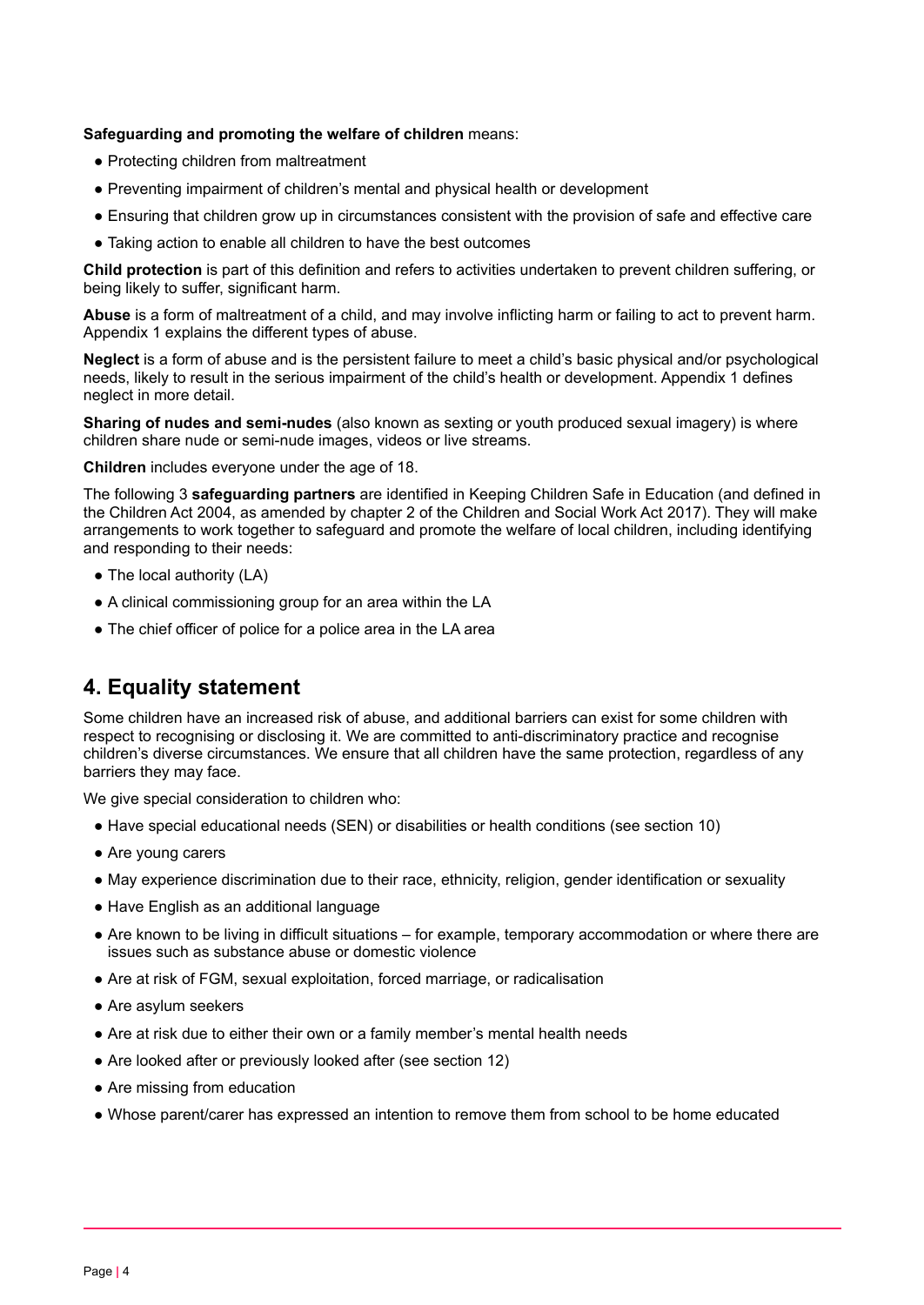# **5. Roles and responsibilities**

Safeguarding and child protection is **everyone's** responsibility. This policy applies to all staff, governors and volunteers in the school and is consistent with the procedures of the 3 safeguarding partners. Our policy and procedures also apply to extended school and off-site activities.

# **5.1 All staff**

All staff will read and understand part 1 and annex B of the Department for Education's statutory safeguarding guidance, Keeping Children Safe in [Education,](https://www.gov.uk/government/publications/keeping-children-safe-in-education--2) and review this guidance at least annually.

All staff will sign a declaration at the beginning of each academic year to say that they have reviewed the guidance.

All staff will be aware of:

- Our systems which support safeguarding, including this child protection and safeguarding policy, the staff behaviour policy/code of conduct, the role and identity of the designated safeguarding lead (DSL) and deputy, the behaviour policy, the online safety policy] and the safeguarding response to children who go missing from education
- The early help process (sometimes known as the common assessment framework) and their role in it, including identifying emerging problems, liaising with the DSL, and sharing information with other professionals to support early identification and assessment
- The process for making referrals to local authority children's social care and for statutory assessments that may follow a referral, including the role they might be expected to play
- What to do if they identify a safeguarding issue or a child tells them they are being abused or neglected, including specific issues such as FGM, and how to maintain an appropriate level of confidentiality while liaising with relevant professionals
- The signs of different types of abuse and neglect, as well as specific safeguarding issues, such as peer-on-peer abuse, child sexual exploitation (CSE), child criminal exploitation (CCE), indicators of being at risk from or involved with serious violent crime, FGM and radicalisation
- The importance of reassuring victims that they are being taken seriously and that they will be supported and kept safe

Section 15 and appendix 4 of this policy outline in more detail how staff are supported to do this.

# **5.2 The designated safeguarding lead (DSL)**

The DSL is a member of the senior leadership team. Our DSL is Zena. The DSL takes lead responsibility for child protection and wider safeguarding in the school.

During term time, the DSL will be available during school hours for staff to discuss any safeguarding concerns.

The DSL can also be contacted out of school hours, if necessary, by email, phone.

When the DSL is absent, the second DSL will act as cover.

If the DSL and second DSL are not available, Louise Hodson (other DSL) will act as cover (for example, during out-of-hours/out-of-term activities).

The DSL will be given the time, funding, training, resources, and support to:

- Provide advice and support to other staff on child welfare and child protection matters
- Take part in strategy discussions and inter-agency meetings and/or support other staff to do so
- Contribute to the assessment of children
- Refer suspected cases, as appropriate, to the relevant body (local authority children's social care, Channel programme, Disclosure and Barring Service, and/or police), and support staff who make such referrals directly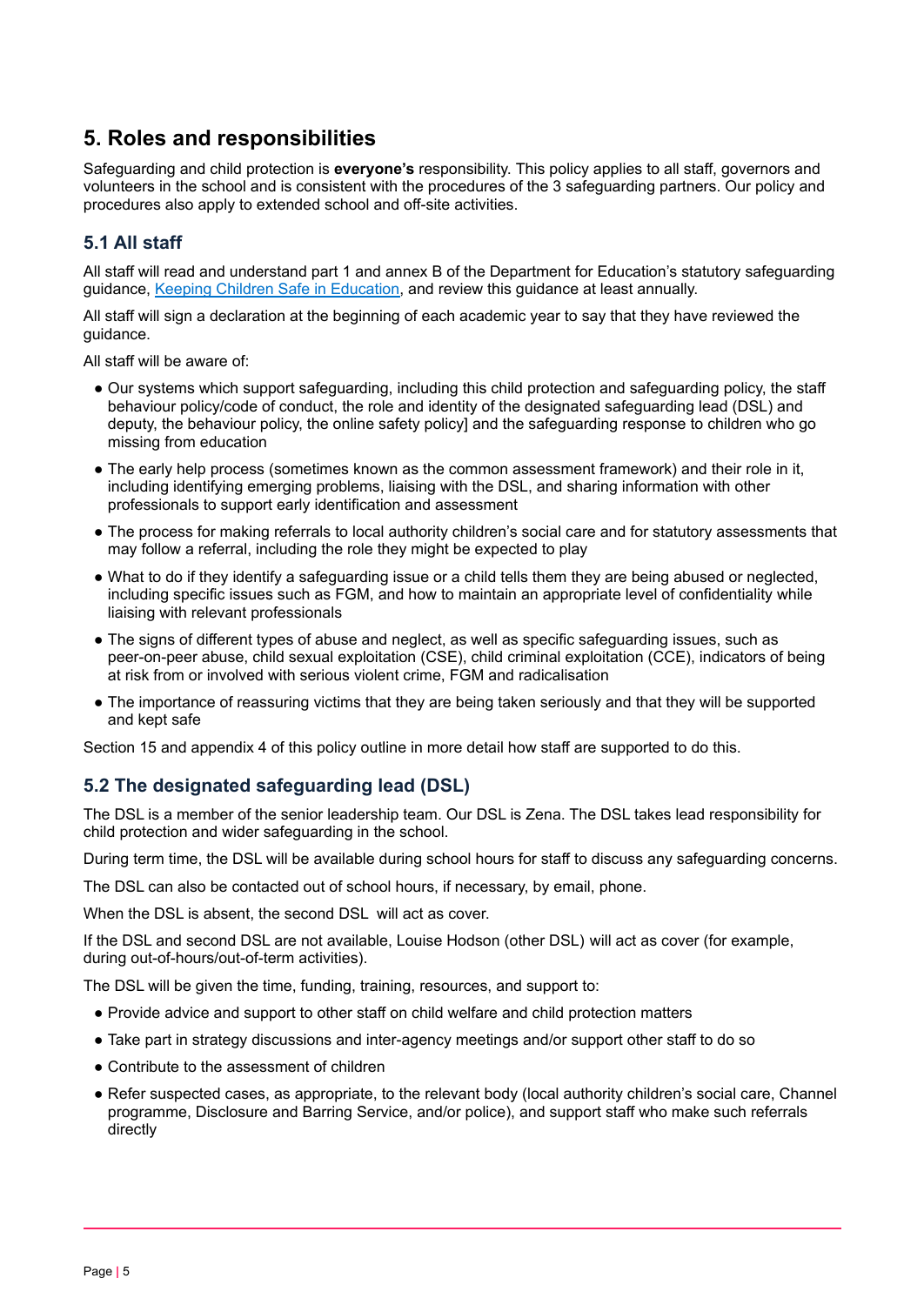The DSL will also keep the headteacher informed of any issues and liaise with local authority case managers and designated officers for child protection concerns as appropriate.

The full responsibilities of the DSL and deputy are set out in their job description.

#### **5.3 The Head of Provision**

The Head of Provision will:

- Facilitate a whole-school approach to safeguarding, ensuring that safeguarding and child protection are at the forefront and underpin all relevant aspects of process and policy development
- Evaluate and approve this policy at each review, ensuring it complies with the law, and hold the headteacher to account for its implementation

The chair of governors will act as the 'case manager' in the event that an allegation of abuse is made against the headteacher, where appropriate (see appendix 3).

All governors will read Keeping Children Safe in Education in its entirety.

Section 15 of this policy has information on how governors are supported to fulfil their role.

# **5.4 The headteacher**

The headteacher is responsible for the implementation of this policy, including:

- Ensuring that staff (including temporary staff) and volunteers:
	- o Are informed of our systems which support safeguarding, including this policy, as part of their induction
	- o Understand and follow the procedures included in this policy, particularly those concerning referrals of cases of suspected abuse and neglect
- Communicating this policy to parents/carers when their child joins the school and via the school website
- Ensuring that the DSL has appropriate time, funding, training and resources, and that there is always adequate cover if the DSL is absent
- Ensuring that all staff undertake appropriate safeguarding and child protection training, and updating the content of the training regularly
- Acting as the 'case manager' in the event of an allegation of abuse made against another member of staff or volunteer, where appropriate (see appendix 3)

# <span id="page-5-0"></span>**6. Confidentiality**

If pupil is thought to be at risk information may be shared with the Local Authority, the clinical commissioning group and the police so that necessary action can be taken to safeguard the young person.

It is important that staff understand the following:

- Timely information sharing is essential to effective safeguarding
- Fears about sharing information must not be allowed to stand in the way of the need to promote the welfare, and protect the safety, of children
- The Data Protection Act (DPA) 2018 and UK GDPR do not prevent, or limit, the sharing of information for the purposes of keeping children safe
- If staff need to share 'special category personal data', the DPA 2018 contains 'safeguarding of children and individuals at risk' as a processing condition that allows practitioners to share information without consent if it is not possible to gain consent, it cannot be reasonably expected that a practitioner gains consent, or if to gain consent would place a child at risk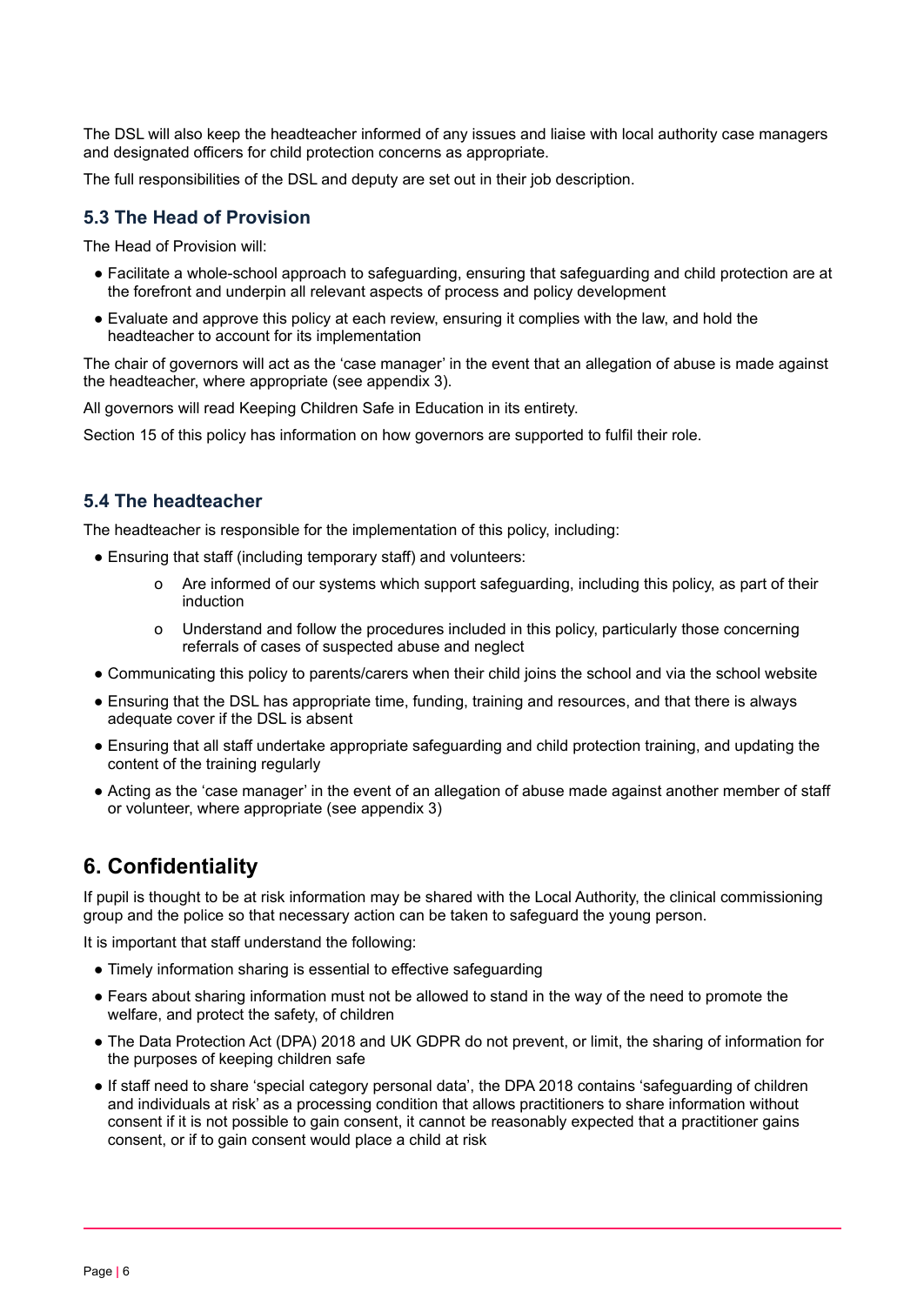- Staff should never promise a child that they will not tell anyone about a report of abuse, as this may not be in the child's best interests
- The government's information sharing advice for [safeguarding](https://www.gov.uk/government/publications/safeguarding-practitioners-information-sharing-advice) practitioners includes 7 'golden rules' for sharing information, and will support staff who have to make decisions about sharing information
- If staff are in any doubt about sharing information, they should speak to the designated safeguarding lead (or deputy)
- Confidentiality is also addressed in this policy with respect to record-keeping in section 14, and allegations of abuse against staff in appendix 3

# <span id="page-6-0"></span>**7. Recognising abuse and taking action**

Staff, governors and volunteers must follow the procedures set out below in the event of a safeguarding issue.

Please note – in this and subsequent sections, you should take any references to the DSL to mean "the DSL (or deputy DSL)".

# **7.1 If a child is suffering or likely to suffer harm, or in immediate danger**

Make a referral to children's social care and/or the police **immediately** if you believe a child is suffering or likely to suffer from harm or is in immediate danger. **Anyone can make a referral.**

Tell the DSL (see section 5.2) as soon as possible if you make a referral directly.

Child abuse can be reported to the local council via the following link

<https://www.gov.uk/report-child-abuse-to-local-council>

# **7.2 If a child makes a disclosure to you**

If a child discloses a safeguarding issue to you, you should:

- Listen to and believe them. Allow them time to talk freely and do not ask leading questions
- Stay calm and do not show that you are shocked or upset
- Tell the child they have done the right thing in telling you. Do not tell them they should have told you sooner
- Explain what will happen next and that you will have to pass this information on. Do not promise to keep it a secret
- Write up your conversation as soon as possible in the child's own words. Stick to the facts, and do not put your own judgement on it
- Sign and date the write-up and pass it on to the DSL. Alternatively, if appropriate, make a referral to children's social care and/or the police directly (see 7.1), and tell the DSL as soon as possible that you have done so. Aside from these people, do not disclose the information to anyone else unless told to do so by a relevant authority involved in the safeguarding process

# **7.3 If you discover that FGM has taken place or a pupil is at risk of FGM**

Keeping Children Safe in Education explains that FGM comprises "all procedures involving partial or total removal of the external female genitalia, or other injury to the female genital organs".

FGM is illegal in the UK and a form of child abuse with long-lasting, harmful consequences. It is also known as 'female genital cutting', 'circumcision' or 'initiation'.

Possible indicators that a pupil has already been subjected to FGM, and factors that suggest a pupil may be at risk, are set out in appendix 4 of this policy.

**Any teacher** who either:

Is informed by a girl under 18 that an act of FGM has been carried out on her; or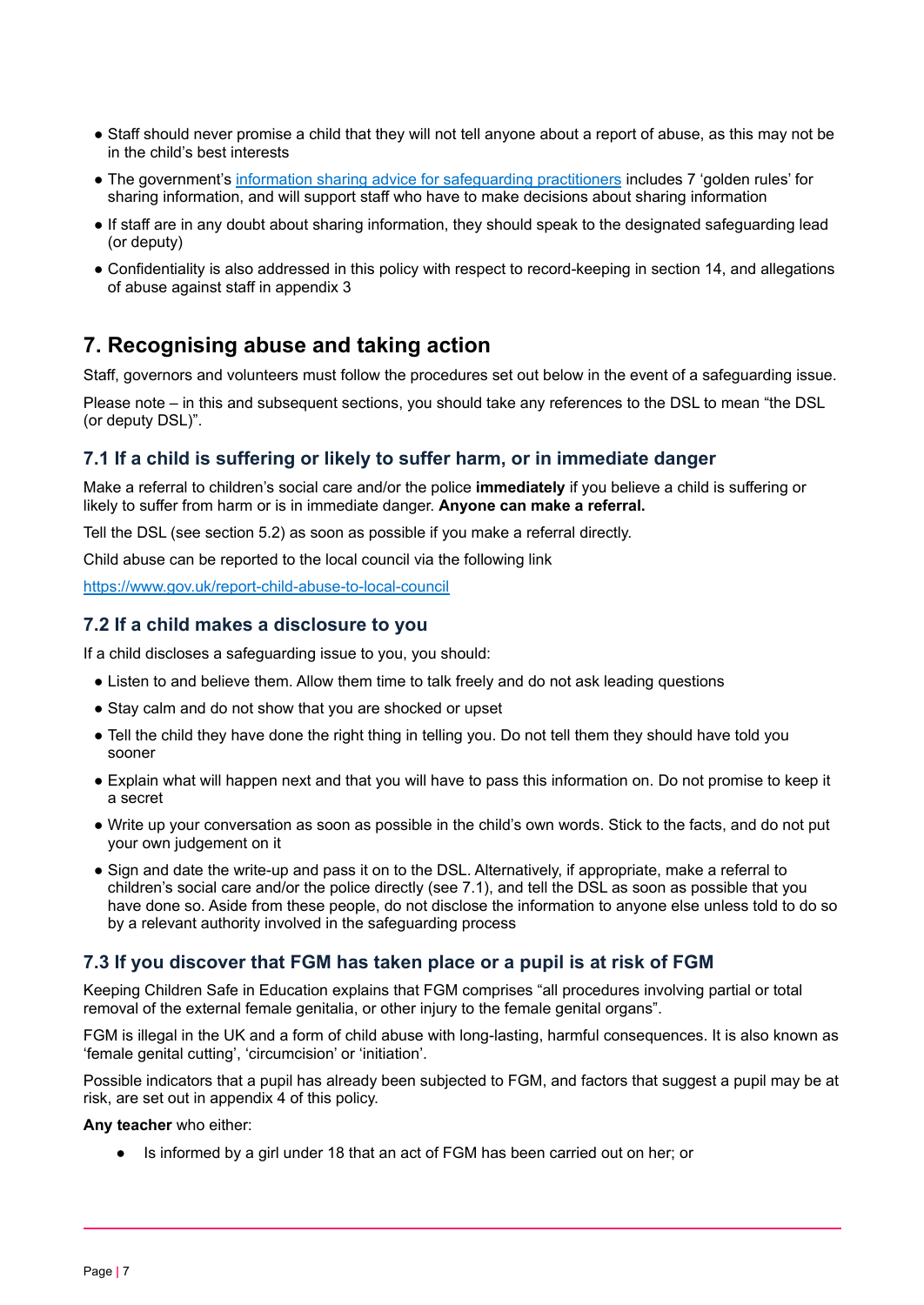● Observes physical signs which appear to show that an act of FGM has been carried out on a girl under 18 and they have no reason to believe that the act was necessary for the girl's physical or mental health or for purposes connected with labour or birth

Must immediately report this to the police, personally. This is a mandatory statutory duty, and teachers will face disciplinary sanctions for failing to meet it.

Unless they have been specifically told not to disclose, they should also discuss the case with the DSL and involve children's social care as appropriate.

**Any other member of staff** who discovers that an act of FGM appears to have been carried out on a **pupil under 18** must speak to the DSL and follow our local safeguarding procedures.

The duty for teachers mentioned above does not apply in cases where a pupil is *at risk* of FGM or FGM is suspected but is not known to have been carried out. Staff should not examine pupils.

**Any member of staff** who suspects a pupil is *at risk* of FGM or suspects that FGM has been carried out must speak to the DSL and follow our local safeguarding procedures. This information must be recorded on CPOMS.

# **7.4 If you have concerns about a child (as opposed to believing a child is suffering or likely to suffer from harm, or is in immediate danger)**

Figure 1 below, before section 7.7, illustrates the procedure to follow if you have any concerns about a child's welfare.

Where possible, speak to the DSL first to agree a course of action.

If in exceptional circumstances the DSL is not available, this should not delay appropriate action being taken. Speak to a member of the senior leadership team and/or take advice from local authority children's social care. You can also seek advice at any time from the NSPCC helpline on 0808 800 5000. Share details of any actions you take with the DSL as soon as practically possible.

Make a referral to local authority children's social care directly, if appropriate (see 'Referral' below). Share any action taken with the DSL as soon as possible.

#### **Early help**

If early help is appropriate, the DSL will generally lead on liaising with other agencies and setting up an inter-agency assessment as appropriate. Staff may be required to support other agencies and professionals in an early help assessment, in some cases acting as the lead practitioner.

The DSL will keep the case under constant review and the school will consider a referral to local authority children's social care if the situation does not seem to be improving. Timelines of interventions will be monitored and reviewed.

#### **Referral**

If it is appropriate to refer the case to local authority children's social care or the police, the DSL will make the referral or support you to do so.

If you make a referral directly (see section 7.1), you must tell the DSL as soon as possible.

The local authority will make a decision within 1 working day of a referral about what course of action to take and will let the person who made the referral know the outcome. The DSL or person who made the referral must follow up with the local authority if this information is not made available, and ensure outcomes are properly recorded.

If the child's situation does not seem to be improving after the referral, the DSL or person who made the referral must follow local escalation procedures to ensure their concerns have been addressed and that the child's situation improves.

# **7.5 If you have concerns about extremism**

If a child is not suffering or likely to suffer from harm, or in immediate danger, where possible speak to the DSL first to agree a course of action.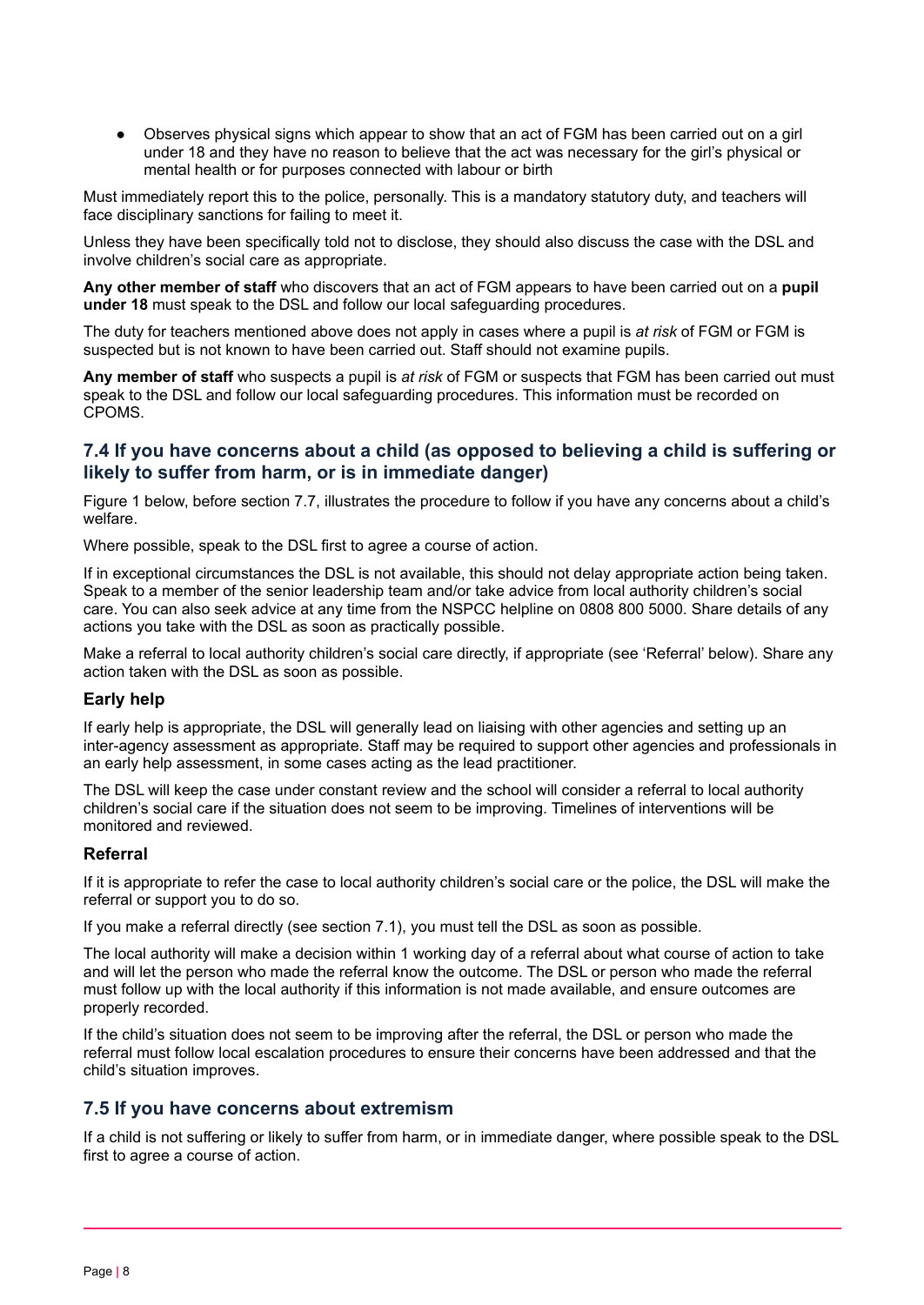If in exceptional circumstances the DSL is not available, this should not delay appropriate action being taken. Speak to a member of the senior leadership team and/or seek advice from local authority children's social care. Make a referral to local authority children's social care directly, if appropriate (see 'Referral' above). Inform the DSL or deputy as soon as practically possible after the referral.

Where there is a concern, the DSL will consider the level of risk and decide which agency to make a referral to. This could include [Channel,](https://www.gov.uk/government/publications/channel-guidance) the government's programme for identifying and supporting individuals at risk of being drawn into terrorism, or the local authority children's social care team.

The Department for Education also has a dedicated telephone helpline, 020 7340 7264, which school staff and governors can call to raise concerns about extremism with respect to a pupil. You can also email [counter.extremism@education.gov.uk](mailto:counter.extremism@education.gov.uk). Note that this is not for use in emergency situations.

In an emergency, call 999 or the confidential anti-terrorist hotline on 0800 789 321 if you:

- Think someone is in immediate danger
- Think someone may be planning to travel to join an extremist group
- See or hear something that may be terrorist-related

#### **7.6 If you have a mental health concern**

Mental health problems can, in some cases, be an indicator that a child has suffered or is at risk of suffering abuse, neglect or exploitation.

Staff will be alert to behavioural signs that suggest a child may be experiencing a mental health problem or be at risk of developing one.

If you have a mental health concern about a child that is also a safeguarding concern, take immediate action by following the steps in section 7.4.

If you have a mental health concern that is **not** also a safeguarding concern, speak to the DSL to agree a course of action.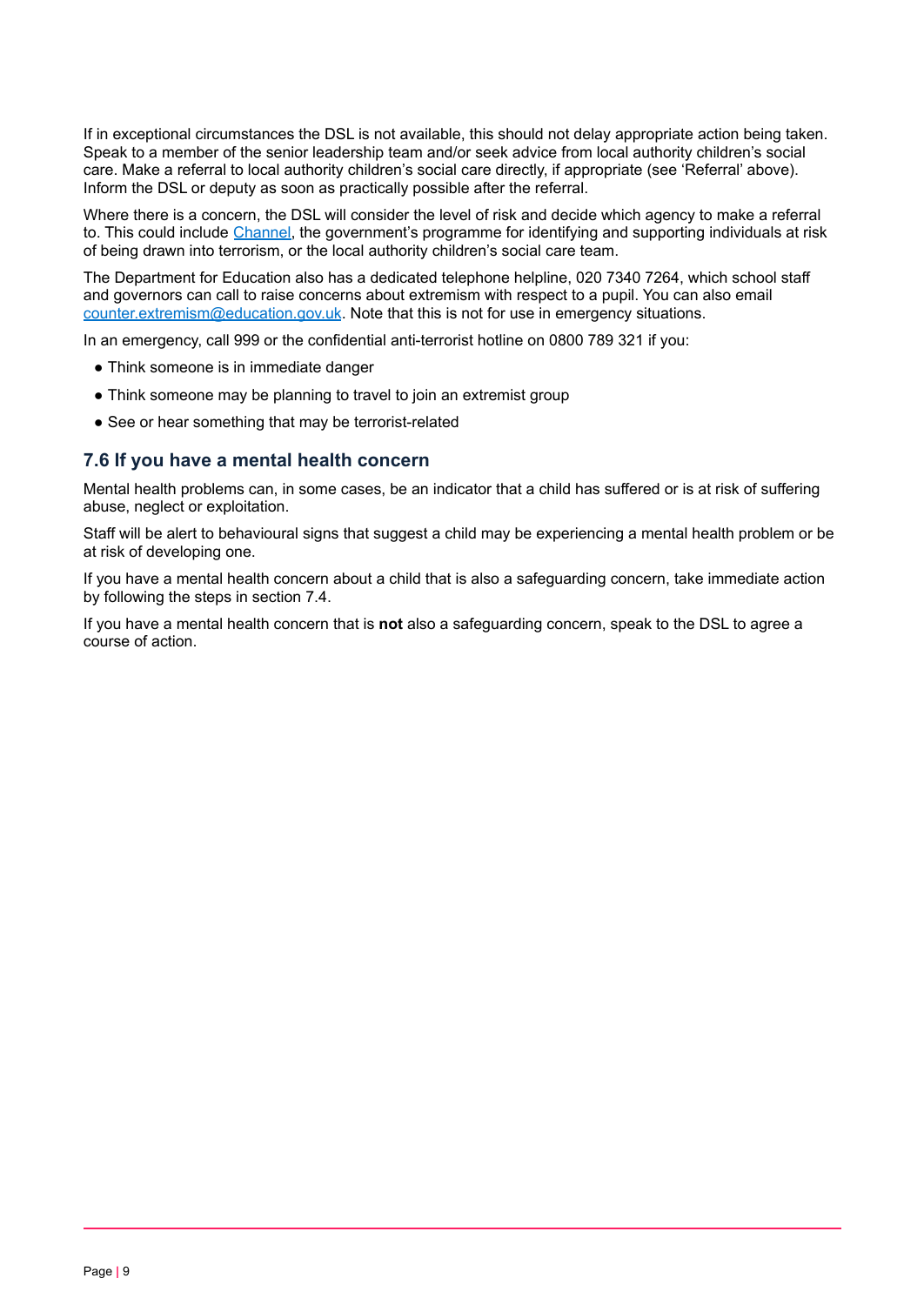### **Figure 1: procedure if you have concerns about a child's welfare (as opposed to believing a child is suffering or likely to suffer from harm, or in immediate danger)**

(Note – if the DSL is unavailable, this should not delay action. See section 7.4 for what to do.)

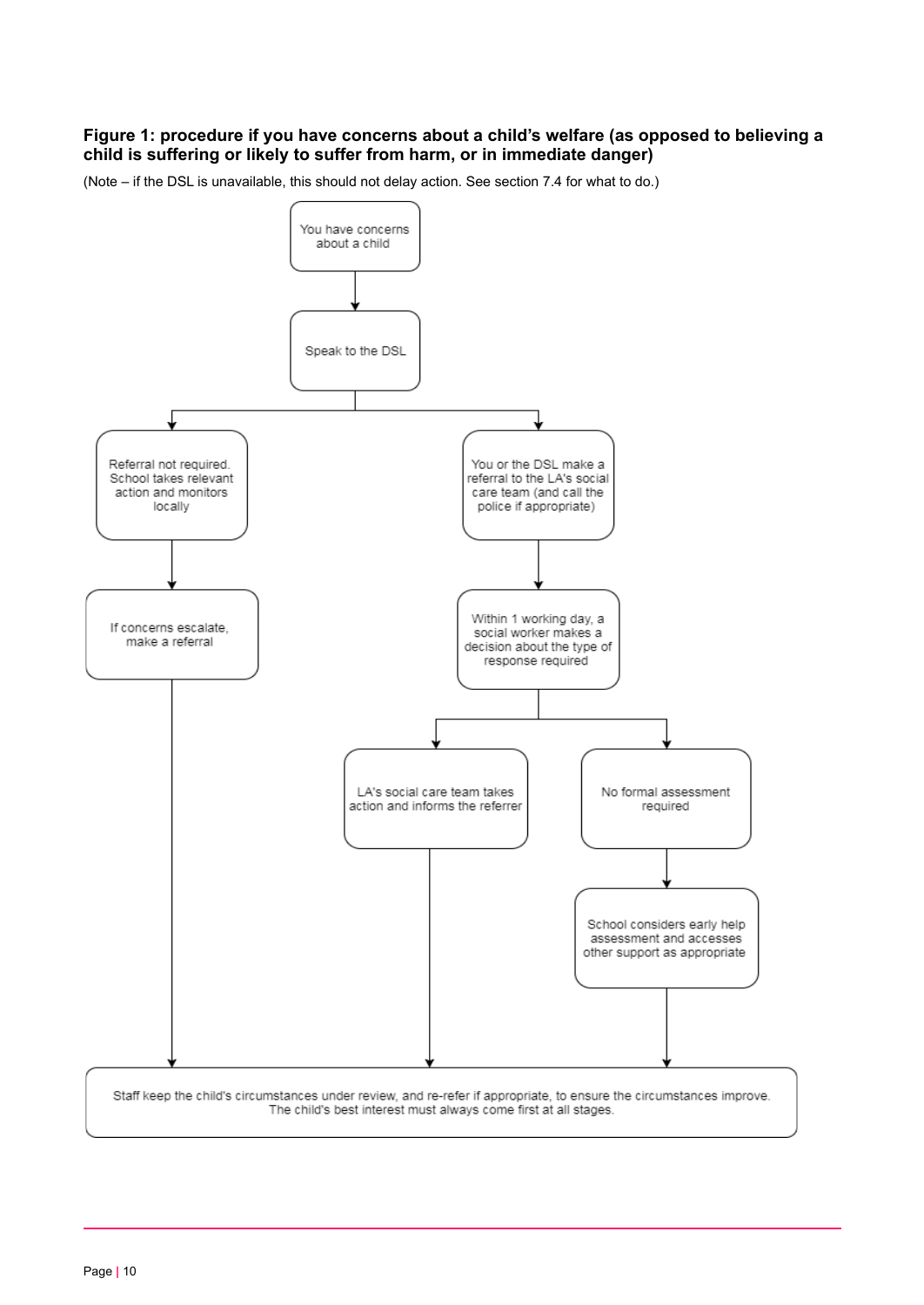# **7.7 Concerns about a staff member, supply teacher, volunteer or contractor**

If you have concerns about a member of staff (including a supply teacher, volunteer or contractor), or an allegation is made about a member of staff (including a supply teacher, volunteer or contractor) posing a risk of harm to children, speak to the headteacher as soon as possible.

The headteacher will then follow the procedures set out in appendix 3, if appropriate.

Independent schools where the headteacher is the sole proprietor, use: If the concerns/allegations are about the headteacher, speak to the chair of governors

# **7.8 Allegations of abuse made against other pupils**

We recognise that children are capable of abusing their peers. Abuse will never be tolerated or passed off as "banter", "just having a laugh" or "part of growing up", as this can lead to a culture of unacceptable behaviours and an unsafe environment for pupils.

We also recognise the gendered nature of peer-on-peer abuse. However, all peer-on-peer abuse is unacceptable and will be taken seriously.

Most cases of pupils hurting other pupils will be dealt with under our school's behaviour policy, but this child protection and safeguarding policy will apply to any allegations that raise safeguarding concerns. This might include where the alleged behaviour:

- Is serious, and potentially a criminal offence
- Could put pupils in the school at risk
- Is violent
- Involves pupils being forced to use drugs or alcohol
- Involves sexual exploitation, sexual abuse or sexual harassment, such as indecent exposure, sexual assault, upskirting or sexually inappropriate pictures or videos (including the sharing of nudes and semi-nudes)

See appendix 4 for more information about peer-on-peer abuse.

#### **Procedures for dealing with allegations of peer-on-peer abuse**

If a pupil makes an allegation of abuse against another pupil:

- You must record the allegation and tell the DSL, but do not investigate it
- The DSL will contact the local authority children's social care team and follow its advice, as well as the police if the allegation involves a potential criminal offence
- The DSL will put a risk assessment and support plan into place for all children involved (including the victim(s), the child(ren) against whom the allegation has been made and any others affected) with a named person they can talk to if needed
- The DSL will contact the children and adolescent mental health services (CAMHS), if appropriate

#### **Creating a supportive environment in school and minimising the risk of peer-on-peer abuse**

We recognise the importance of taking proactive action to minimise the risk of peer-on-peer abuse, and of creating a supportive environment where victims feel confident in reporting incidents.

To achieve this, we will:

- Challenge any form of derogatory or sexualised language or inappropriate behaviour between peers, including requesting or sending sexual images
- Be vigilant to issues that particularly affect different genders for example, sexualised or aggressive touching or grabbing towards female pupils, and initiation or hazing type violence with respect to boys
- Ensure our curriculum helps to educate pupils about appropriate behaviour and consent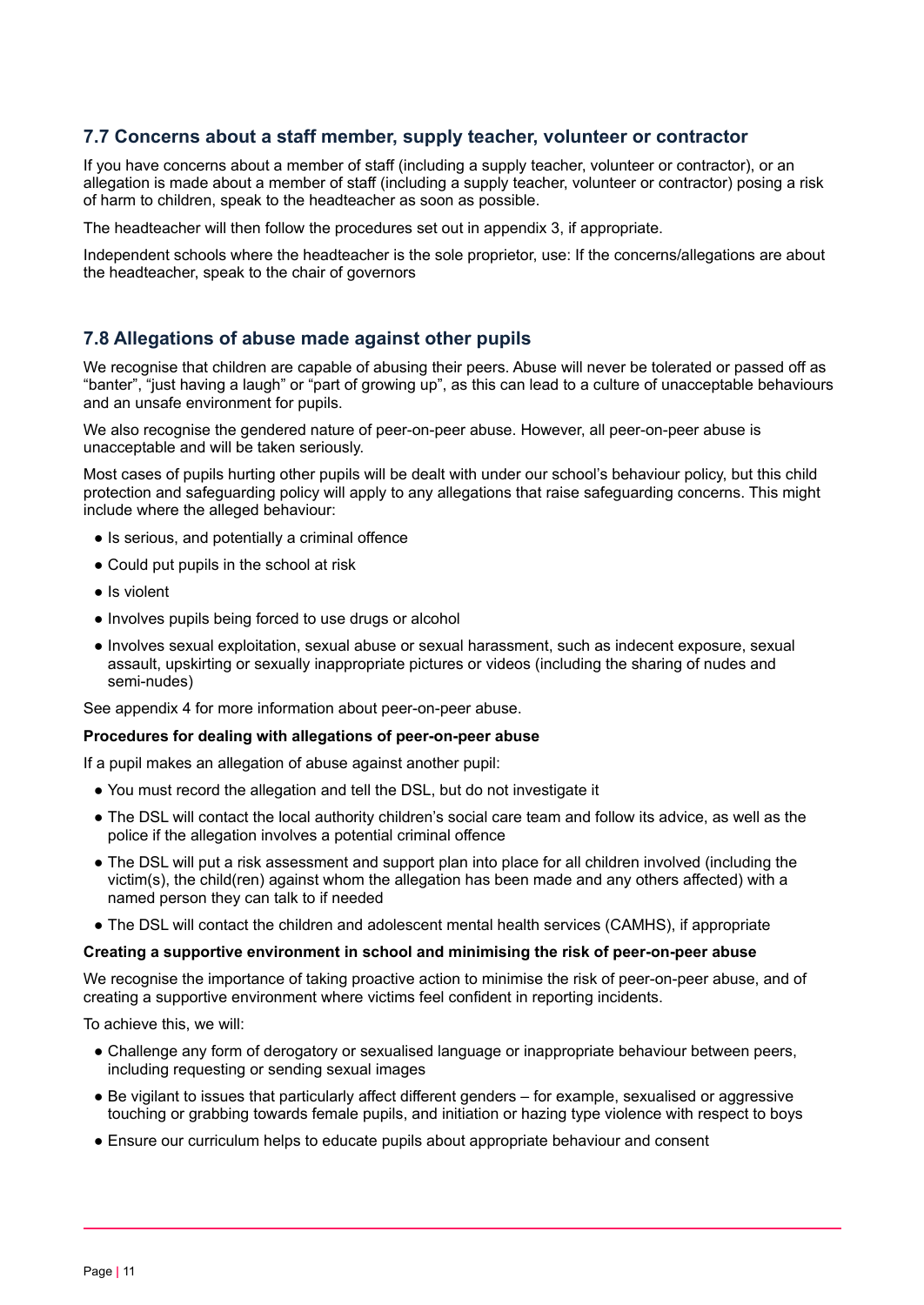- Ensure pupils are able to easily and confidently report abuse using our reporting systems (as described in section 7.10 below)
- Ensure staff reassure victims that they are being taken seriously
- Ensure staff are trained to understand:
	- o How to recognise the indicators and signs of peer-on-peer abuse, and know how to identify it and respond to reports
	- o That even if there are no reports of peer-on-peer abuse in school, it does not mean it is not happening – staff should maintain an attitude of "it could happen here"
	- o That if they have any concerns about a child's welfare, they should act on them immediately rather than wait to be told, and that victims may not always make a direct report. For example:
		- Children can show signs or act in ways they hope adults will notice and react to
		- A friend may make a report
		- A member of staff may overhear a conversation
		- A child's behaviour might indicate that something is wrong
	- o That certain children may face additional barriers to telling someone because of their vulnerability, disability, gender, ethnicity and/or sexual orientation
	- o That a pupil harming a peer could be a sign that the child is being abused themselves, and that this would fall under the scope of this policy
	- o The important role they have to play in preventing peer-on-peer abuse and responding where they believe a child may be at risk from it
	- o That they should speak to the DSL if they have any concerns

# **7.9 Sharing of nudes and semi-nudes ('sexting')**

Staff are to follow the suggested approach based on [guidance](https://www.gov.uk/government/publications/sharing-nudes-and-semi-nudes-advice-for-education-settings-working-with-children-and-young-people) from the UK Council for Internet Safety for all staff and for DSLs and senior [leaders.](https://assets.publishing.service.gov.uk/government/uploads/system/uploads/attachment_data/file/609874/6_2939_SP_NCA_Sexting_In_Schools_FINAL_Update_Jan17.pdf)

#### **Your responsibilities when responding to an incident**

If you are made aware of an incident involving the consensual or non-consensual sharing of nude or semi-nude images/videos (also known as 'sexting' or 'youth produced sexual imagery'), you must report it to the DSL immediately.

You must **not**:

- View, copy, print, share, store or save the imagery yourself, or ask a pupil to share or download it (if you have already viewed the imagery by accident, you must report this to the DSL)
- Delete the imagery or ask the pupil to delete it
- Ask the pupil(s) who are involved in the incident to disclose information regarding the imagery (this is the DSL's responsibility)
- Share information about the incident with other members of staff, the pupil(s) it involves or their, or other, parents and/or carers
- Say or do anything to blame or shame any young people involved

You should explain that you need to report the incident, and reassure the pupil(s) that they will receive support and help from the DSL.

#### **Initial review meeting**

Following a report of an incident, the DSL will hold an initial review meeting with appropriate school staff – this may include the staff member who reported the incident and the safeguarding or leadership team that deals with safeguarding concerns. This meeting will consider the initial evidence and aim to determine: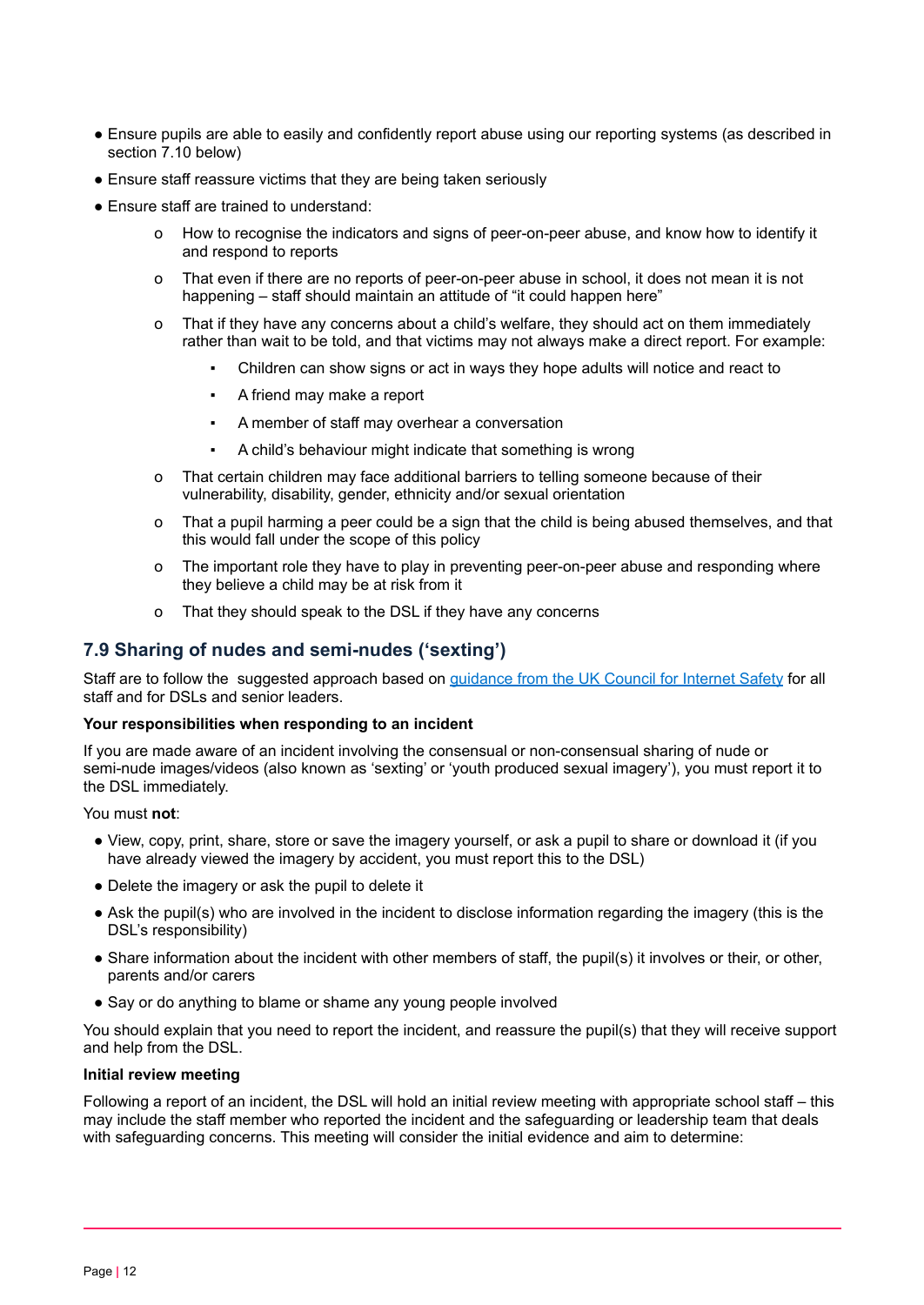- Whether there is an immediate risk to pupil(s)
- If a referral needs to be made to the police and/or children's social care
- If it is necessary to view the image(s) in order to safeguard the young person (in most cases, images or videos should not be viewed)
- What further information is required to decide on the best response
- Whether the image(s) has been shared widely and via what services and/or platforms (this may be unknown)
- Whether immediate action should be taken to delete or remove images or videos from devices or online services
- Any relevant facts about the pupils involved which would influence risk assessment
- If there is a need to contact another school, college, setting or individual
- Whether to contact parents or carers of the pupils involved (in most cases parents/carers should be involved)

The DSL will make an immediate referral to police and/or children's social care if:

- The incident involves an adult
- There is reason to believe that a young person has been coerced, blackmailed or groomed, or if there are concerns about their capacity to consent (for example owing to special educational needs)
- What the DSL knows about the images or videos suggests the content depicts sexual acts which are unusual for the young person's developmental stage, or are violent
- The imagery involves sexual acts and any pupil in the images or videos is under 13
- The DSL has reason to believe a pupil is at immediate risk of harm owing to the sharing of nudes and semi-nudes (for example, the young person is presenting as suicidal or self-harming)

If none of the above apply then the DSL, in consultation with the headteacher and other members of staff as appropriate, may decide to respond to the incident without involving the police or children's social care. The decision will be made and recorded in line with the procedures set out in this policy.

#### **Further review by the DSL**

If at the initial review stage a decision has been made not to refer to police and/or children's social care, the DSL will conduct a further review to establish the facts and assess the risks.

They will hold interviews with the pupils involved (if appropriate).

If at any point in the process there is a concern that a pupil has been harmed or is at risk of harm, a referral will be made to children's social care and/or the police immediately.

#### **Informing parents/carers**

The DSL will inform parents/carers at an early stage and keep them involved in the process, unless there is a good reason to believe that involving them would put the pupil at risk of harm.

#### **Referring to the police**

If it is necessary to refer an incident to the police, this will be done through a police community support officer, local neighbourhood police, dialling 101].

#### **Recording incidents**

All incidents of sharing of nudes and semi-nudes, and the decisions made in responding to them, will be recorded. The record-keeping arrangements set out in section 14 of this policy also apply to recording these incidents.

#### **Curriculum coverage**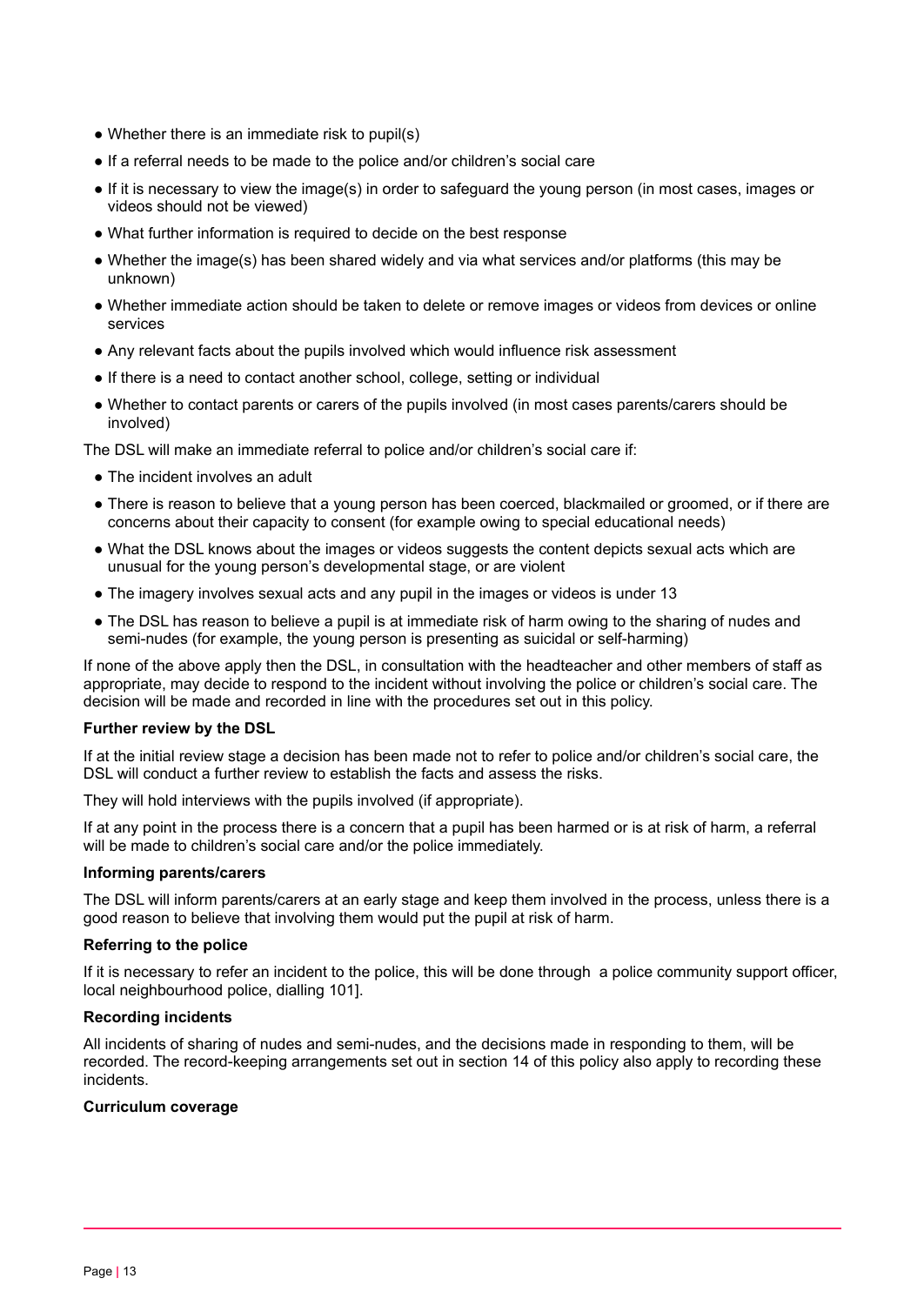Pupils are taught about the issues surrounding the sharing of nudes and semi-nudes as part of our relationships and sex education and computing programmes. Teaching covers the following in relation to the sharing of nudes and semi-nudes:

- What it is
- How it is most likely to be encountered
- The consequences of requesting, forwarding or providing such images, including when it is and is not abusive and when it may be deemed as online sexual harassment
- Issues of legality
- The risk of damage to people's feelings and reputation

Pupils also learn the strategies and skills needed to manage:

- Specific requests or pressure to provide (or forward) such images
- The receipt of such images

This policy on the sharing of nudes and semi-nudes is also shared with pupils so they are aware of the processes the school will follow in the event of an incident.

# **7.10 Reporting systems for our pupils**

Where there is a safeguarding concern, we will take the child's wishes and feelings into account when determining what action to take and what services to provide.

We recognise the importance of ensuring pupils feel safe and comfortable to come forward and report any concerns and/or allegations.

To achieve this, we will:

- Put systems in place for pupils to confidently report abuse
- Ensure our reporting systems are well promoted, easily understood and easily accessible for pupils
- Make it clear to pupils that their concerns will be taken seriously, and that they can safely express their views and give feedback

# <span id="page-13-0"></span>**8. Online safety and the use of mobile technology**

Please refer to the provisions standalone online safety policy, you can use and adapt our model policies.

We recognise the importance of safeguarding children from potentially harmful and inappropriate online material, and we understand that technology is a significant component in many safeguarding and wellbeing issues.

To address this, our school aims to:

- Have robust processes in place to ensure the online safety of pupils, staff, governors and volunteers
- Protect and educate the whole school community in its safe and responsible use of technology, including mobile and smart technology (which we refer to as 'mobile phones')
- Set clear quidelines for the use of mobile phones for the whole school community
- Establish clear mechanisms to identify, intervene in and escalate any incidents or concerns, where appropriate

#### **The 4 key categories of risk**

Our approach to online safety is based on addressing the following categories of risk:

● **Content** – being exposed to illegal, inappropriate or harmful content, such as pornography, fake news, racism, misogyny, self-harm, suicide, anti-Semitism, radicalisation and extremism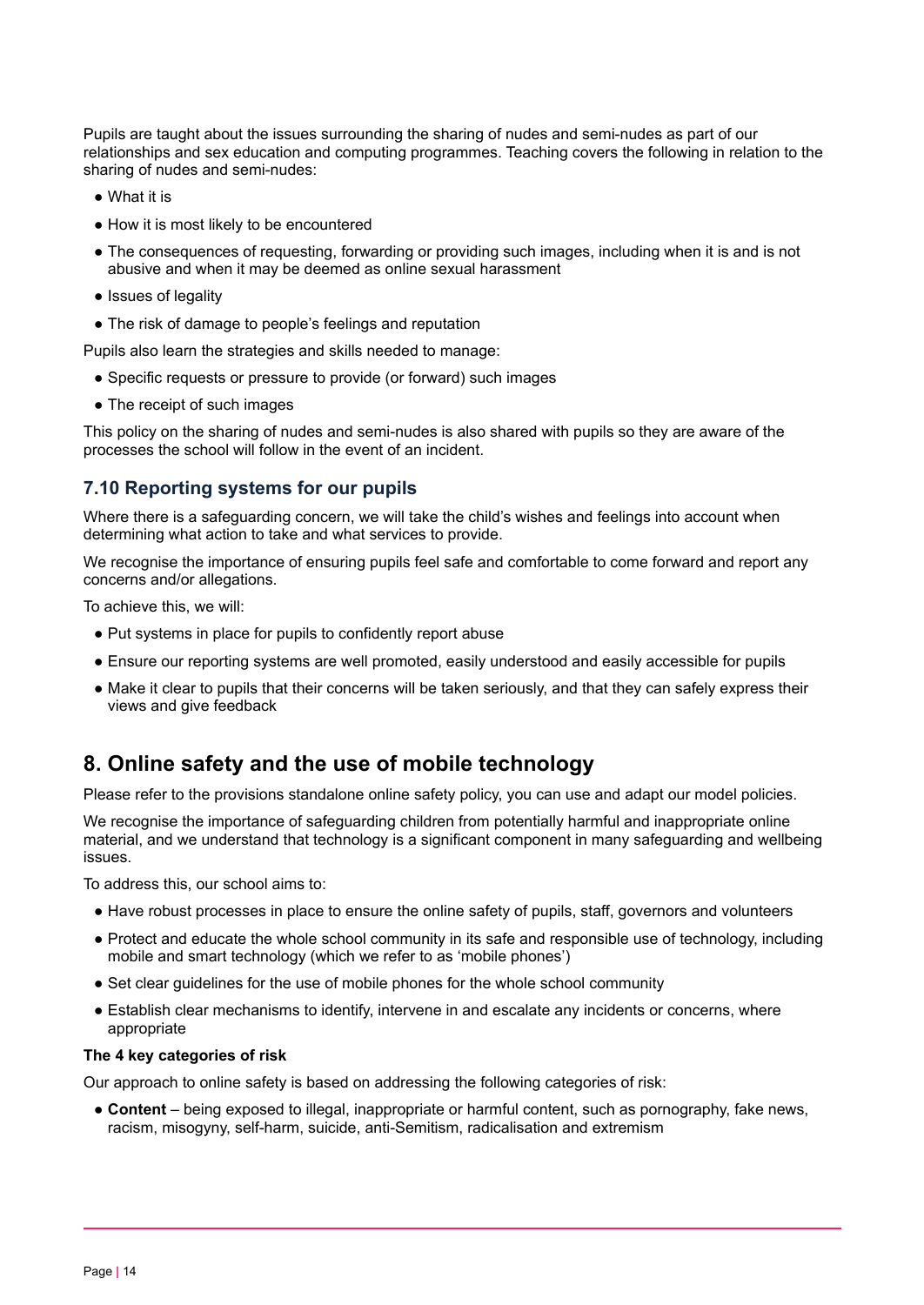- **Contact** being subjected to harmful online interaction with other users, such as peer-to-peer pressure, commercial advertising and adults posing as children or young adults with the intention to groom or exploit them for sexual, criminal, financial or other purposes
- **Conduct** personal online behaviour that increases the likelihood of, or causes, harm, such as making, sending and receiving explicit images (e.g. consensual and non-consensual sharing of nudes and semi-nudes and/or pornography), sharing other explicit images and online bullying; and
- **Commerce** risks such as online gambling, inappropriate advertising, phishing and/or financial scams

#### **To meet our aims and address the risks above we will:**

- Educate pupils about online safety as part of our curriculum. For example:
	- o The safe use of social media, the internet and technology
	- o Keeping personal information private
	- o How to recognise unacceptable behaviour online
	- o How to report any incidents of cyber-bullying, ensuring pupils are encouraged to do so, including where they are a witness rather than a victim
- Train staff, as part of their induction, on safe internet use and online safeguarding issues including cyber-bullying and the risks of online radicalisation. All staff members will receive refresher training at least once each academic year
- Educate parents/carers about online safety via our website, communications sent directly to them and during parents' evenings. We will also share clear procedures with them so they know how to raise concerns about online safety
- Make sure staff are aware of any restrictions placed on them with regards to the use of their mobile phone and cameras, for example that:
	- o Staff are allowed to bring their personal phones to school for their own use, but will limit such use to non-contact time when pupils are not present
	- o Staff will not take pictures or recordings of pupils on their personal phones or cameras
- Make all pupils, parents/carers, staff governors and volunteers aware that they are expected to sign an agreement regarding the acceptable use of the internet in school, use of the school's ICT systems and use of their mobile and smart technology
- Explain the sanctions we will use if a pupil is in breach of our policies on the acceptable use of the internet and mobile phones
- Make sure all staff, pupils and parents/carers are aware that staff have the power to search pupils' phones, as set out in the DfE's guidance on searching, screening and [confiscation](https://www.gov.uk/government/publications/searching-screening-and-confiscation)
- Put in place robust filtering and monitoring systems to limit children's exposure to the 4 key categories of risk (described above) from the school's IT systems
- Carry out an annual review of our approach to online safety, supported by an annual risk assessment that considers and reflects the risks faced by our school community

This section summarises our approach to online safety and mobile phone use. For comprehensive details about our school's policy on online safety and the use of mobile phones, please refer to our online safety policy and mobile phone policy.

# <span id="page-14-0"></span>**9. Notifying parents or carers**

Where appropriate, we will discuss any concerns about a child with the child's parents or carers. The DSL will normally do this in the event of a suspicion or disclosure.

Other staff will only talk to parents or carers about any such concerns following consultation with the DSL.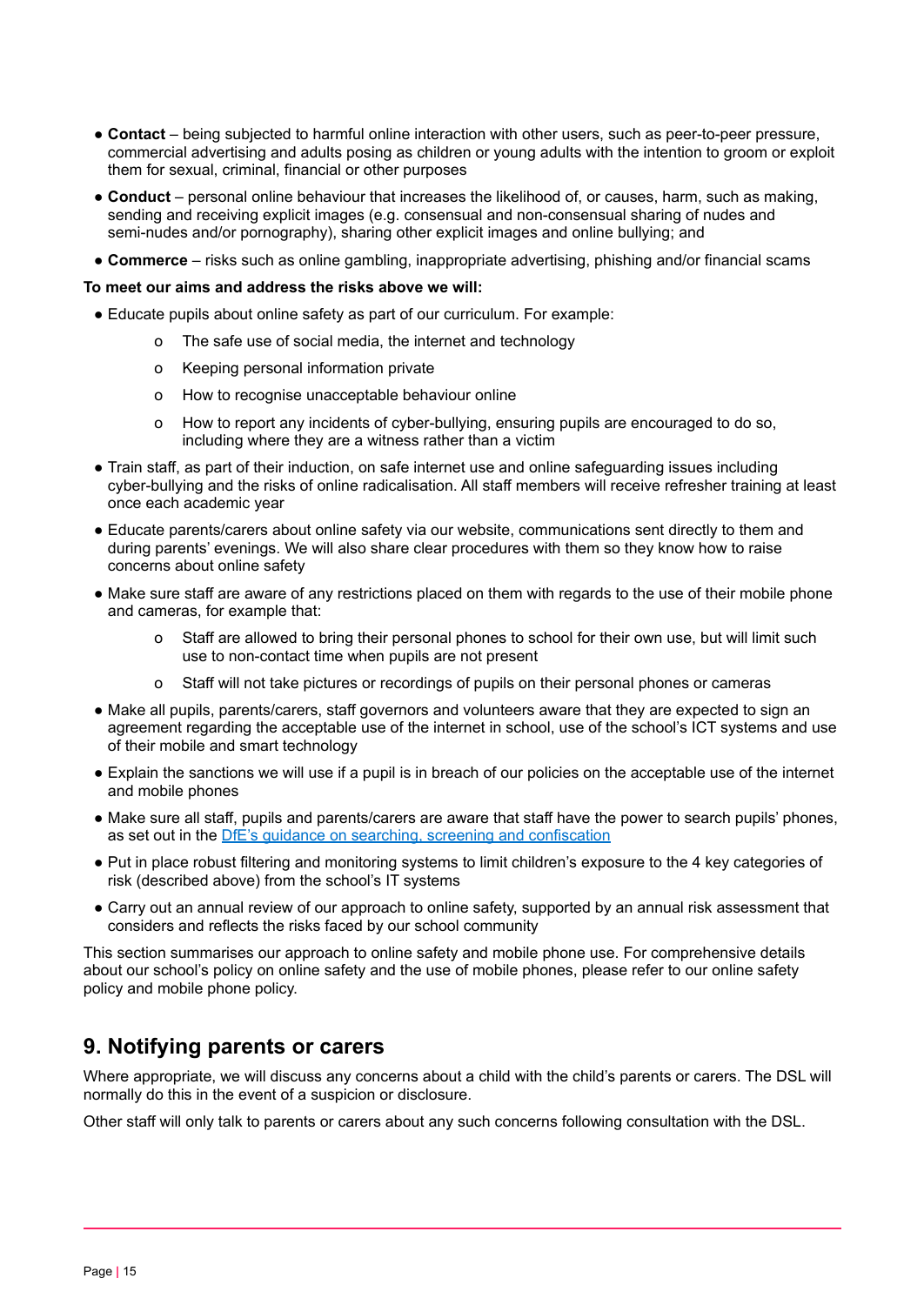If we believe that notifying the parents or carers would increase the risk to the child, we will discuss this with the local authority children's social care team before doing so.

In the case of allegations of abuse made against other children, we will normally notify the parents or carers of all the children involved.

# <span id="page-15-0"></span>**10. Pupils with special educational needs, disabilities or health issues**

We recognise that pupils with special educational needs (SEN) or disabilities or certain health conditions can face additional safeguarding challenges. Additional barriers can exist when recognising abuse and neglect in this group, including:

- Assumptions that indicators of possible abuse such as behaviour, mood and injury relate to the child's condition without further exploration
- Pupils being more prone to peer group isolation or bullying (including prejudice-based bullying) than other pupils
- The potential for pupils with SEN, disabilities or certain health conditions being disproportionally impacted by behaviours such as bullying, without outwardly showing any signs
- <span id="page-15-1"></span>● Communication barriers and difficulties in managing or reporting these challenges

# **11. Pupils with a social worker**

Pupils may need a social worker due to safeguarding or welfare needs. We recognise that a child's experiences of adversity and trauma can leave them vulnerable to further harm as well as potentially creating barriers to attendance, learning, behaviour and mental health.

The DSL and all members of staff will work with and support social workers to help protect vulnerable children.

Where we are aware that a pupil has a social worker, the DSL will always consider this fact to ensure any decisions are made in the best interests of the pupil's safety, welfare and educational outcomes. For example, it will inform decisions about:

- Responding to unauthorised absence or missing education where there are known safeguarding risks
- <span id="page-15-2"></span>• The provision of pastoral and/or academic support

# **12. Looked-after and previously looked-after children**

We will ensure that staff have the skills, knowledge and understanding to keep looked-after children and previously looked-after children safe. In particular, we will ensure that:

- Appropriate staff have relevant information about children's looked after legal status, contact arrangements with birth parents or those with parental responsibility, and care arrangements
- The DSL has details of children's social workers and relevant virtual school heads
- We have appointed a designated DSL, Zena Bruder, or Debbie Shaw who is responsible for promoting the educational achievement of looked-after children and previously looked-after children in line with [statutory](https://www.gov.uk/government/publications/designated-teacher-for-looked-after-children) [guidance](https://www.gov.uk/government/publications/designated-teacher-for-looked-after-children).
- The designated teacher is appropriately trained and has the relevant qualifications and experience to perform the role.

As part of their role, the designated teacher will:

● Work closely with the DSL to ensure that any safeguarding concerns regarding looked-after and previously looked-after children are quickly and effectively responded to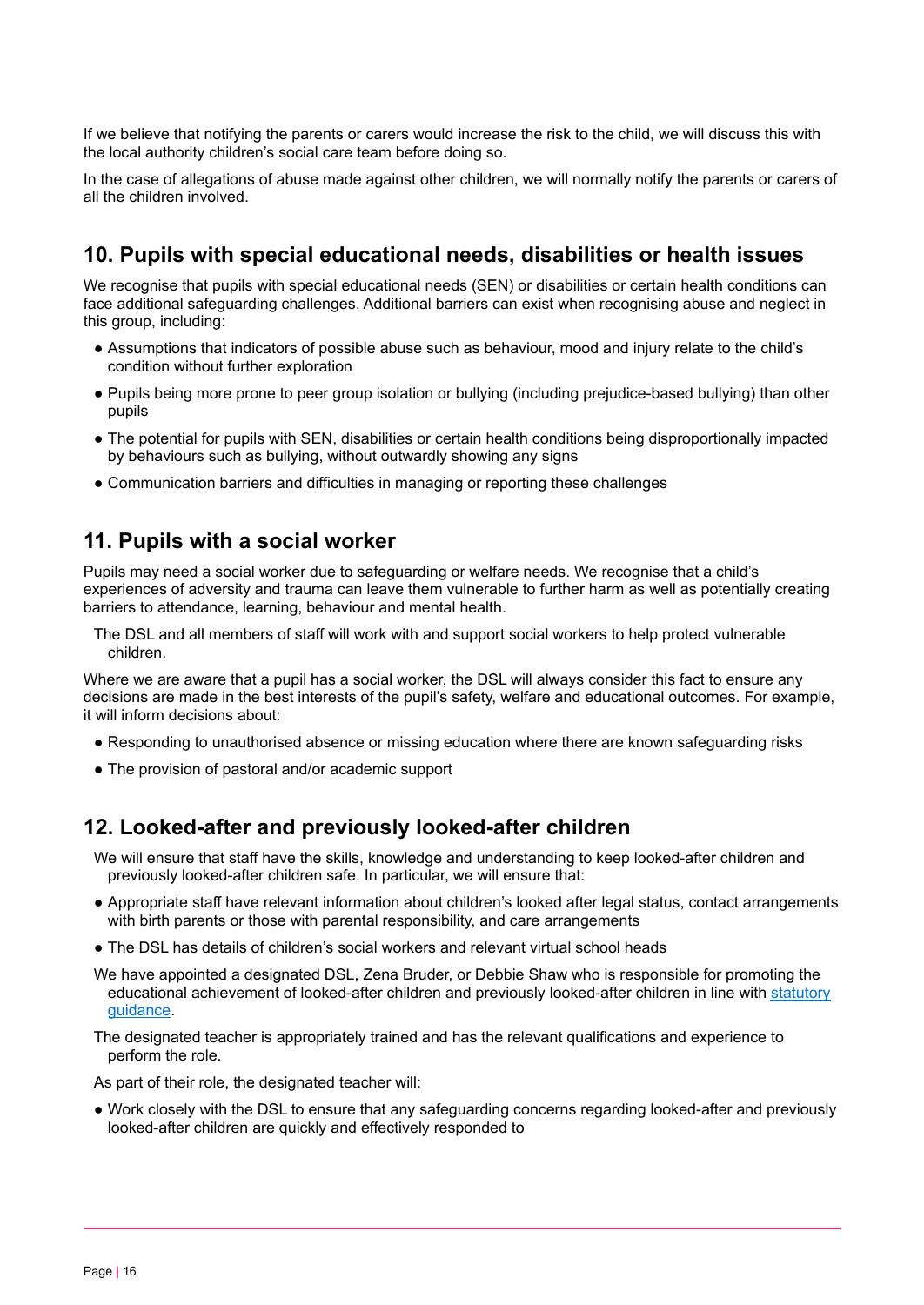● Work with virtual school heads to promote the educational achievement of looked-after and previously looked-after children, including discussing how pupil premium plus funding can be best used to support looked-after children and meet the needs identified in their personal education plans

# <span id="page-16-0"></span>**13. Complaints and concerns about school safeguarding policies**

# **13.1 Complaints against staff**

Complaints against staff that are likely to require a child protection investigation will be handled in accordance with our procedures for dealing with allegations of abuse made against staff (see appendix 3).

# **13.3 Whistle-blowing**

There is separate whistle-blowing policy that covers concerns regarding the way the school safeguards pupils – including poor or unsafe practice, or potential failures.

# <span id="page-16-1"></span>**14. Record-keeping**

We will hold records in line with our records retention schedule.

All safeguarding concerns, discussions, decisions made and the reasons for those decisions, must be recorded in writing. If you are in any doubt about whether to record something, discuss it with the DSL.

Records will include:

- A clear and comprehensive summary of the concern
- Details of how the concern was followed up and resolved
- A note of any action taken, decisions reached and the outcome

Concerns and referrals will be kept in a separate child protection file for each child.

Any non-confidential records will be readily accessible and available. Confidential information and records will be held securely and only available to those who have a right or professional need to see them.

Safeguarding records relating to individual children will be retained for a reasonable period of time after they have left the school.

Safeguarding records which contain information about allegations of sexual abuse will be retained for the Independent Inquiry into Child Sexual Abuse (IICSA), for the term of the inquiry.

If a child for whom the school has, or has had, safeguarding concerns moves to another school, the DSL will ensure that their child protection file is forwarded promptly and securely, and separately from the main pupil file. In addition, if the concerns are significant or complex, and/or social services are involved, the DSL will speak to the DSL of the receiving school and provide information to enable them to have time to make any necessary preparations to ensure the safety of the child. Records are kept electronically on CPOMS.

In addition:

- Appendix 2 sets out our policy on record-keeping specifically with respect to recruitment and pre-appointment checks
- <span id="page-16-2"></span>● Appendix 3 sets out our policy on record-keeping with respect to allegations of abuse made against staff

# **15. Training**

# **15.1 All staff**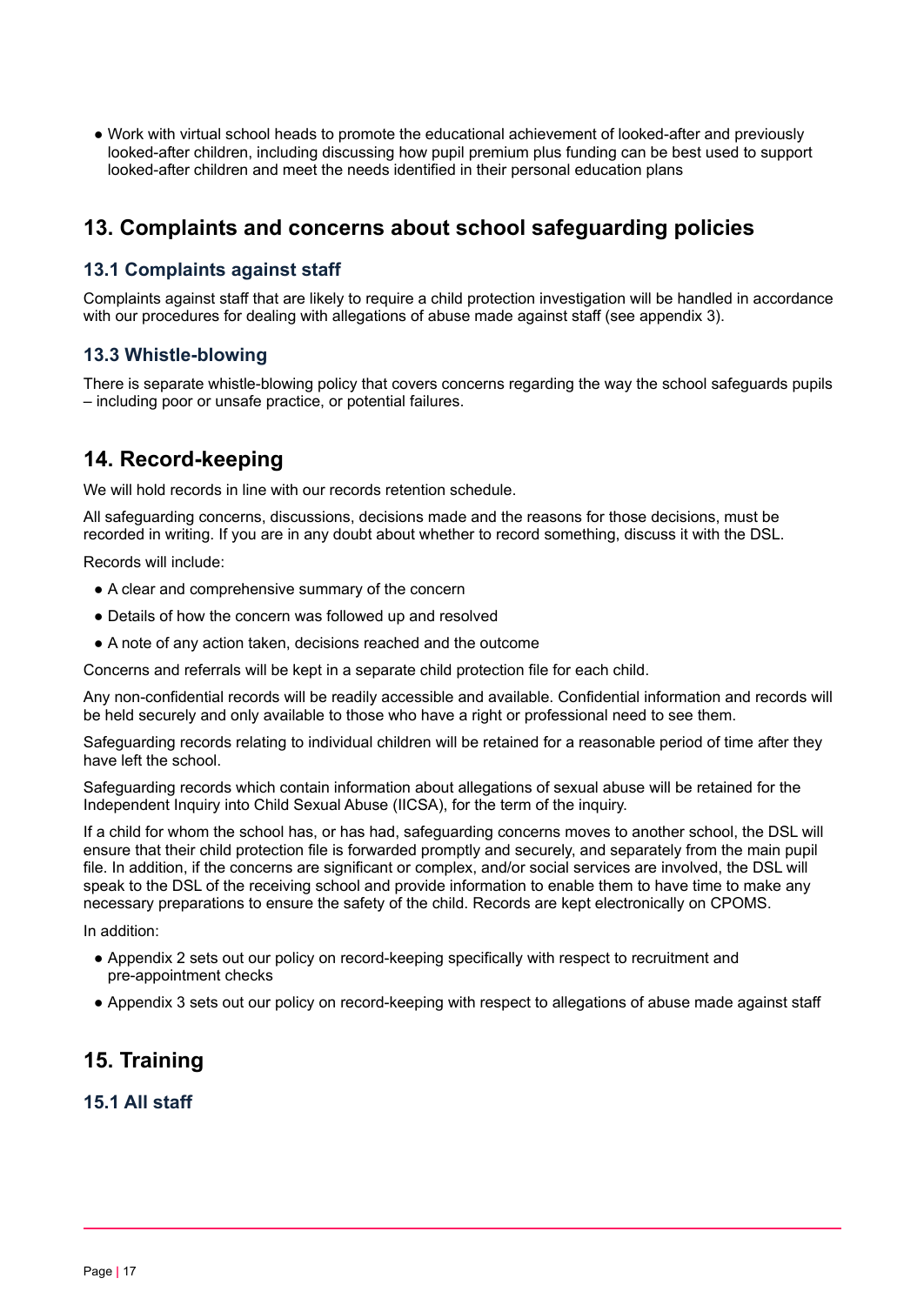All staff members will undertake safeguarding and child protection training at induction, including on whistle-blowing procedures and online safety, to ensure they understand the school's safeguarding systems and their responsibilities, and can identify signs of possible abuse or neglect.

This training will be regularly updated and will:

- Be integrated, aligned and considered as part of the whole-school safeguarding approach and wider staff training, and curriculum planning
- Be in line with advice from the 3 safeguarding partners
- Have regard to the Teachers' Standards to support the expectation that all teachers:
	- o Manage behaviour effectively to ensure a good and safe environment
	- o Have a clear understanding of the needs of all pupils

All staff will have training on the government's anti-radicalisation strategy, Prevent, to enable them to identify children at risk of being drawn into terrorism and to challenge extremist ideas.

Staff will also receive regular safeguarding and child protection updates, including on online safety, as required but at least annually (for example, through emails, e-bulletins and staff meetings).

Contractors who are provided through a private finance initiative (PFI) or similar contract will also receive safeguarding training.

Volunteers will receive appropriate training, if applicable.

# **15.2 The DSL and deputy**

The DSL and deputy will undertake child protection and safeguarding training at least every 2 years.

In addition, they will update their knowledge and skills at regular intervals and at least annually (for example, through e-bulletins, meeting other DSLs, or taking time to read and digest safeguarding developments).

They will also undertake Prevent awareness training.

# **15.4 Recruitment – interview panels**

At least one person conducting any interview for any post at the school will have undertaken safer recruitment training. This will cover, as a minimum, the contents of Keeping Children Safe in Education, and will be in line with local safeguarding procedures.

See appendix 2 of this policy for more information about our safer recruitment procedures.

# **15.5 Staff who have contact with pupils and families**

All staff who have contact with children and families will have supervisions which will provide them with support, coaching and training, promote the interests of children and allow for confidential discussions of sensitive issues.

# <span id="page-17-0"></span>**16. Monitoring arrangements**

<span id="page-17-1"></span>This policy will be reviewed **annually** by Zena Bruder or Debbie Shaw.

# **17. Links with other policies**

This policy links to the following policies and procedures:

- Behaviour for Learning
- Staff code of conduct
- Complaints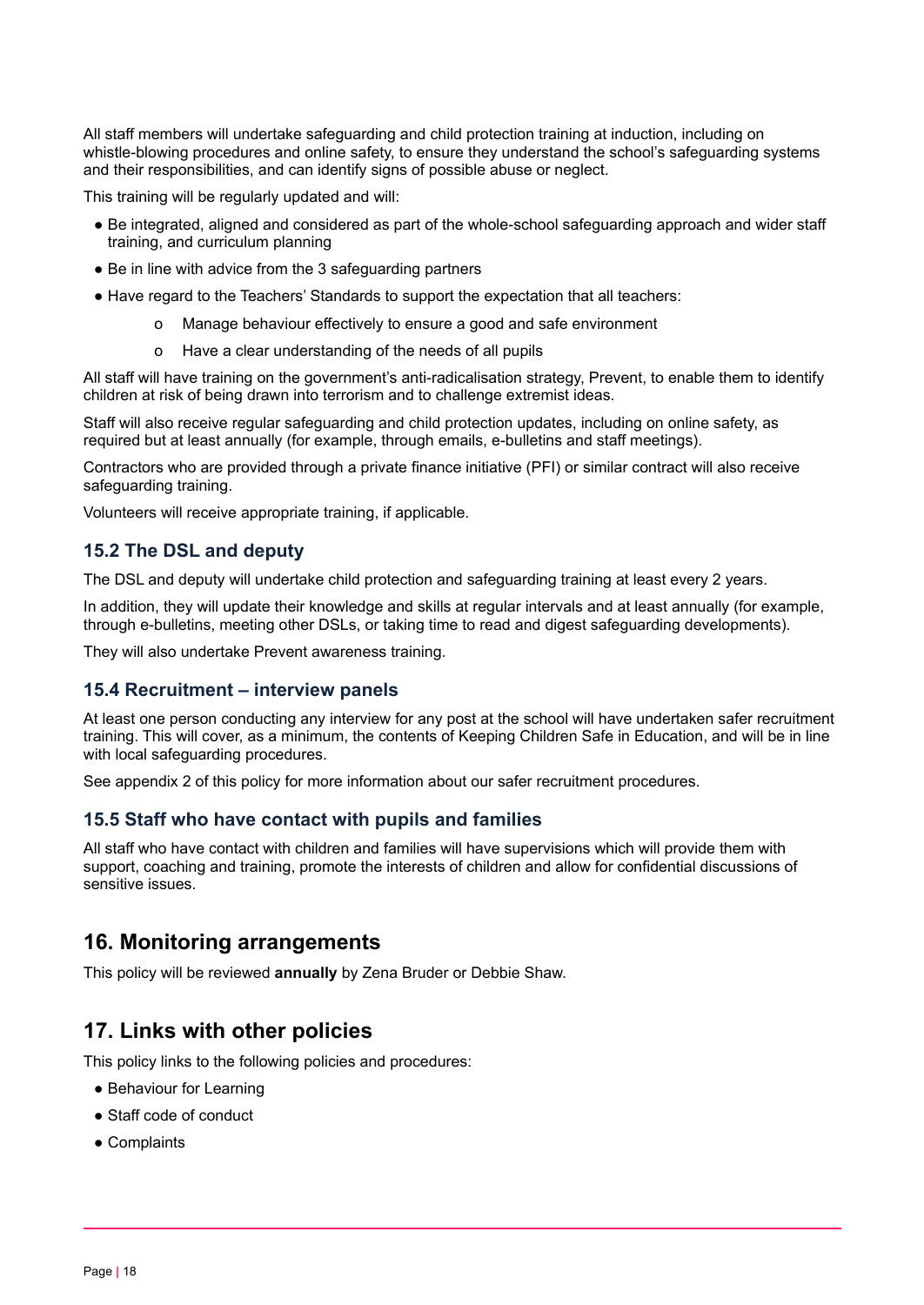- Health and safety
- Attendance
- Online safety
- Mobile phone use
- Equality
- Relationships and sex education
- First aid
- Curriculum
- Designated teacher for looked-after and previously looked-after children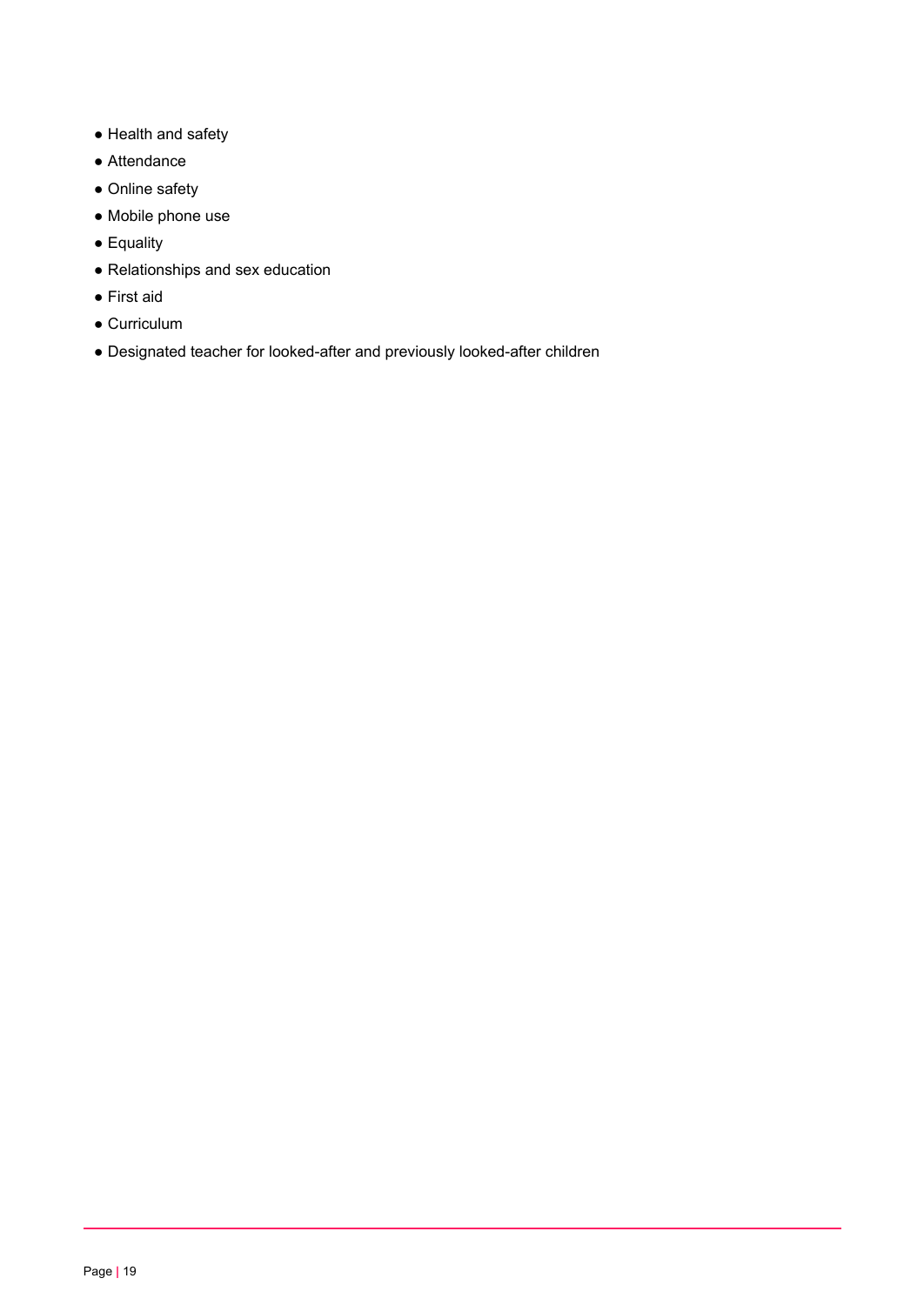#### <span id="page-19-0"></span>**These appendices are based on the Department for Education's statutory guidance, Keeping Children Safe in Education.**

#### **Appendix 1: types of abuse**

**Abuse**, including neglect, and safeguarding issues are rarely standalone events that can be covered by one definition or label. In most cases, multiple issues will overlap.

**Physical abuse** may involve hitting, shaking, throwing, poisoning, burning or scalding, drowning, suffocating or otherwise causing physical harm to a child. Physical harm may also be caused when a parent or carer fabricates the symptoms of, or deliberately induces, illness in a child.

**Emotional abuse** is the persistent emotional maltreatment of a child such as to cause severe and adverse effects on the child's emotional development. Some level of emotional abuse is involved in all types of maltreatment of a child, although it may occur alone.

Emotional abuse may involve:

- Conveying to a child that they are worthless or unloved, inadequate, or valued only insofar as they meet the needs of another person
- Not giving the child opportunities to express their views, deliberately silencing them or 'making fun' of what they say or how they communicate
- Age or developmentally inappropriate expectations being imposed on children. These may include interactions that are beyond a child's developmental capability, as well as overprotection and limitation of exploration and learning, or preventing the child participating in normal social interaction
- Seeing or hearing the ill-treatment of another
- Serious bullying (including cyber-bullying), causing children frequently to feel frightened or in danger, or the exploitation or corruption of children

**Sexual abuse** involves forcing or enticing a child or young person to take part in sexual activities, not necessarily involving a high level of violence, whether or not the child is aware of what is happening. The activities may involve:

- Physical contact, including assault by penetration (for example rape or oral sex) or non-penetrative acts such as masturbation, kissing, rubbing and touching outside of clothing
- Non-contact activities, such as involving children in looking at, or in the production of, sexual images, watching sexual activities, encouraging children to behave in sexually inappropriate ways, or grooming a child in preparation for abuse (including via the internet)

Sexual abuse is not solely perpetrated by adult males. Women can also commit acts of sexual abuse, as can other children.

**Neglect** is the persistent failure to meet a child's basic physical and/or psychological needs, likely to result in the serious impairment of the child's health or development. Neglect may occur during pregnancy as a result of maternal substance abuse.

Once a child is born, neglect may involve a parent or carer failing to:

- Provide adequate food, clothing and shelter (including exclusion from home or abandonment)
- Protect a child from physical and emotional harm or danger
- Ensure adequate supervision (including the use of inadequate care-givers)
- Ensure access to appropriate medical care or treatment

It may also include neglect of, or unresponsiveness to, a child's basic emotional needs.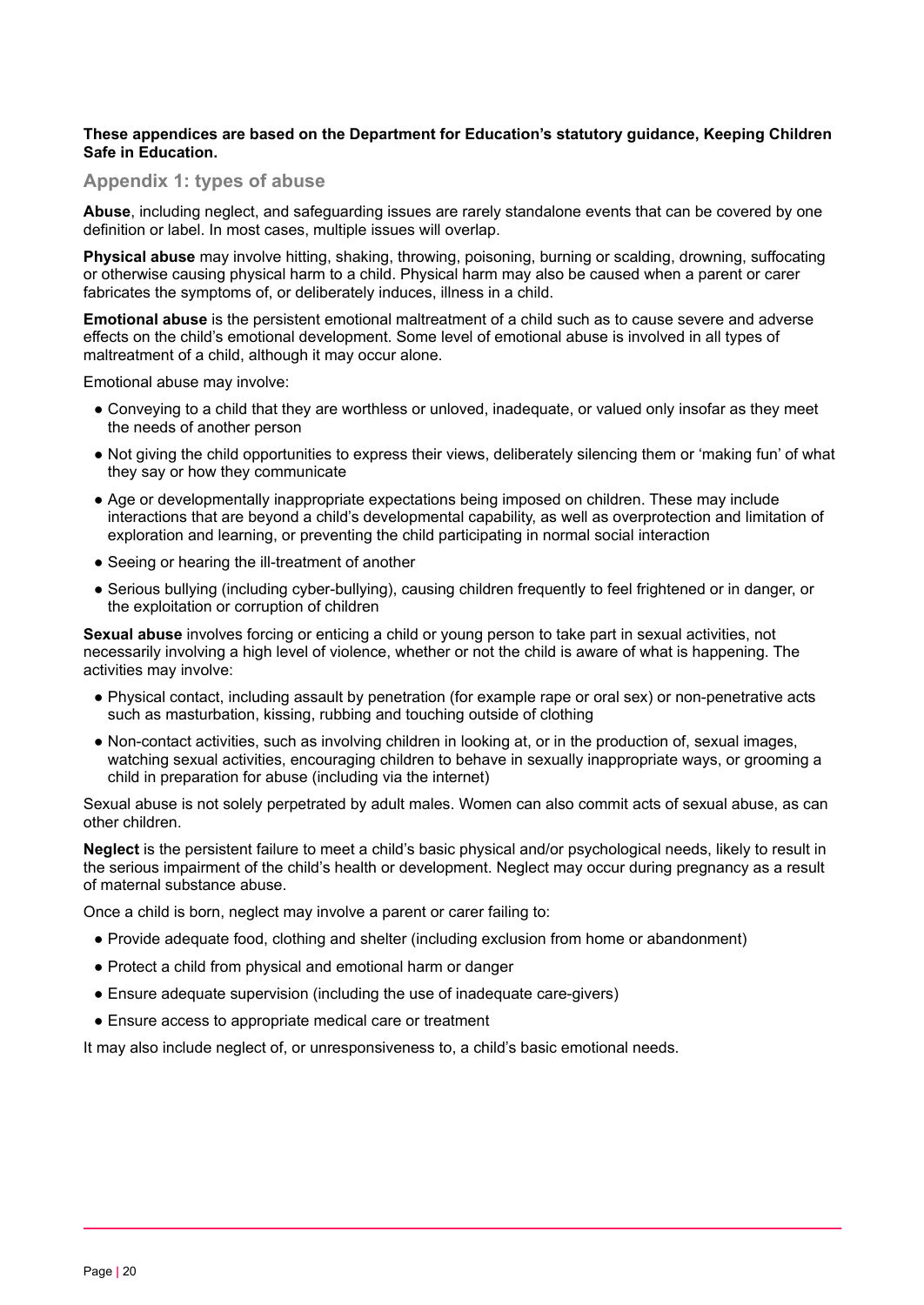# <span id="page-20-0"></span>**Appendix 2: safer recruitment and DBS checks – policy and procedures**

# **Recruitment and selection process**

To make sure we recruit suitable people, we will ensure that those involved in the recruitment and employment of staff to work with children have received appropriate safer recruitment training.

We have put the following steps in place during our recruitment and selection process to ensure we are committed to safeguarding and promoting the welfare of children.

### **Advertising**

When advertising roles, we will make clear:

- Our school's commitment to safeguarding and promoting the welfare of children
- That safeguarding checks will be undertaken
- The safeguarding requirements and responsibilities of the role, such as the extent to which the role will involve contact with children
- Whether or not the role is exempt from the Rehabilitation of Offenders Act 1974 and the amendments to the Exceptions Order 1975, 2013 and 2020. If the role is exempt, certain spent convictions and cautions are 'protected', so they do not need to be disclosed, and if they are disclosed, we cannot take them into account

#### **Application forms**

Our application forms will:

- Include a statement saying that it is an offence to apply for the role if an applicant is barred from engaging in regulated activity relevant to children (where the role involves this type of regulated activity)
- Include a copy of, or link to, our child protection and safeguarding policy and our policy on the employment of ex-offenders

#### **Shortlisting**

Our shortlisting process will involve at least 2 people and will:

- Consider any inconsistencies and look for gaps in employment and reasons given for them
- Explore all potential concerns

Once we have shortlisted candidates, we will ask shortlisted candidates to:

- Complete a self-declaration of their criminal record or any information that would make them unsuitable to work with children, so that they have the opportunity to share relevant information and discuss it at interview stage. The information we will ask for includes:
	- o If they have a criminal history
	- o Whether they are included on the barred list
	- o Whether they are prohibited from teaching
	- o Information about any criminal offences committed in any country in line with the law as applicable in England and Wales
	- o Any relevant overseas information
- Sign a declaration confirming the information they have provided is true

#### **Seeking references and checking employment history**

We will obtain references before interview. Any concerns raised will be explored further with referees and taken up with the candidate at interview.

When seeking references we will:

● Not accept open references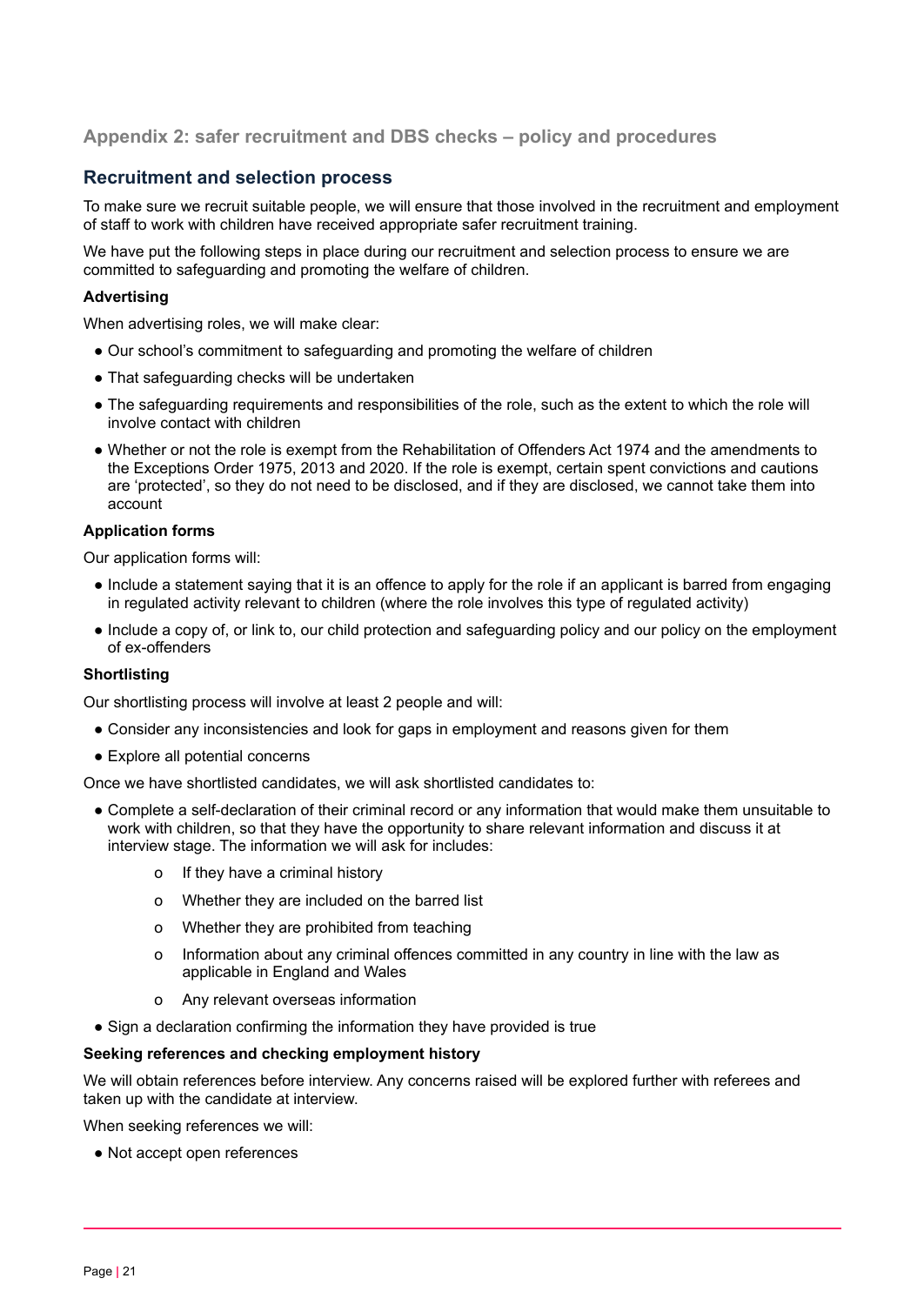- Liaise directly with referees and verify any information contained within references with the referees
- Ensure any references are from the candidate's current employer and completed by a senior person. Where the referee is school based, we will ask for the reference to be confirmed by the headteacher as accurate in respect to disciplinary investigations
- Obtain verification of the candidate's most recent relevant period of employment if they are not currently employed
- Secure a reference from the relevant employer from the last time the candidate worked with children if they are not currently working with children
- Compare the information on the application form with that in the reference and take up any inconsistencies with the candidate
- Resolve any concerns before any appointment is confirmed

#### **Interview and selection**

When interviewing candidates, we will:

- Probe any gaps in employment, or where the candidate has changed employment or location frequently, and ask candidates to explain this
- Explore any potential areas of concern to determine the candidate's suitability to work with children
- Record all information considered and decisions made

# **Pre-appointment vetting checks**

We will record all information on the checks carried out in the school's single central record (SCR). Copies of these checks, where appropriate, will be held in individuals' personnel files. We follow requirements and best practice in retaining copies of these checks, as set out below.

#### **New staff**

All offers of appointment will be conditional until satisfactory completion of the necessary pre-employment checks. When appointing new staff, we will:

- Verify their identity
- Obtain (via the applicant) an enhanced DBS certificate, including barred list information for those who will be engaging in regulated activity (see definition below). We will obtain the certificate before, or as soon as practicable after, appointment, including when using the DBS update service. We will not keep a copy of the certificate for longer than 6 months, but when the copy is destroyed we may still keep a record of the fact that vetting took place, the result of the check and recruitment decision taken
- Obtain a separate barred list check if they will start work in regulated activity before the DBS certificate is available
- Verify their mental and physical fitness to carry out their work responsibilities
- Verify their right to work in the UK. We will keep a copy of this verification for the duration of the member of staff's employment and for 2 years afterwards
- Verify their professional qualifications, as appropriate
- Ensure they are not subject to a prohibition order if they are employed to be a teacher
- Carry out further additional checks, as appropriate, on candidates who have lived or worked outside of the UK. Where available, these will include:
	- o For all staff, including teaching positions: criminal records checks for overseas [applicants](https://www.gov.uk/government/publications/criminal-records-checks-for-overseas-applicants)
	- o For teaching positions: obtaining a letter of professional standing from the professional regulating authority in the country where the applicant has worked
- Check that candidates taking up a management position\* are not subject to a prohibition from management (section 128) direction made by the secretary of state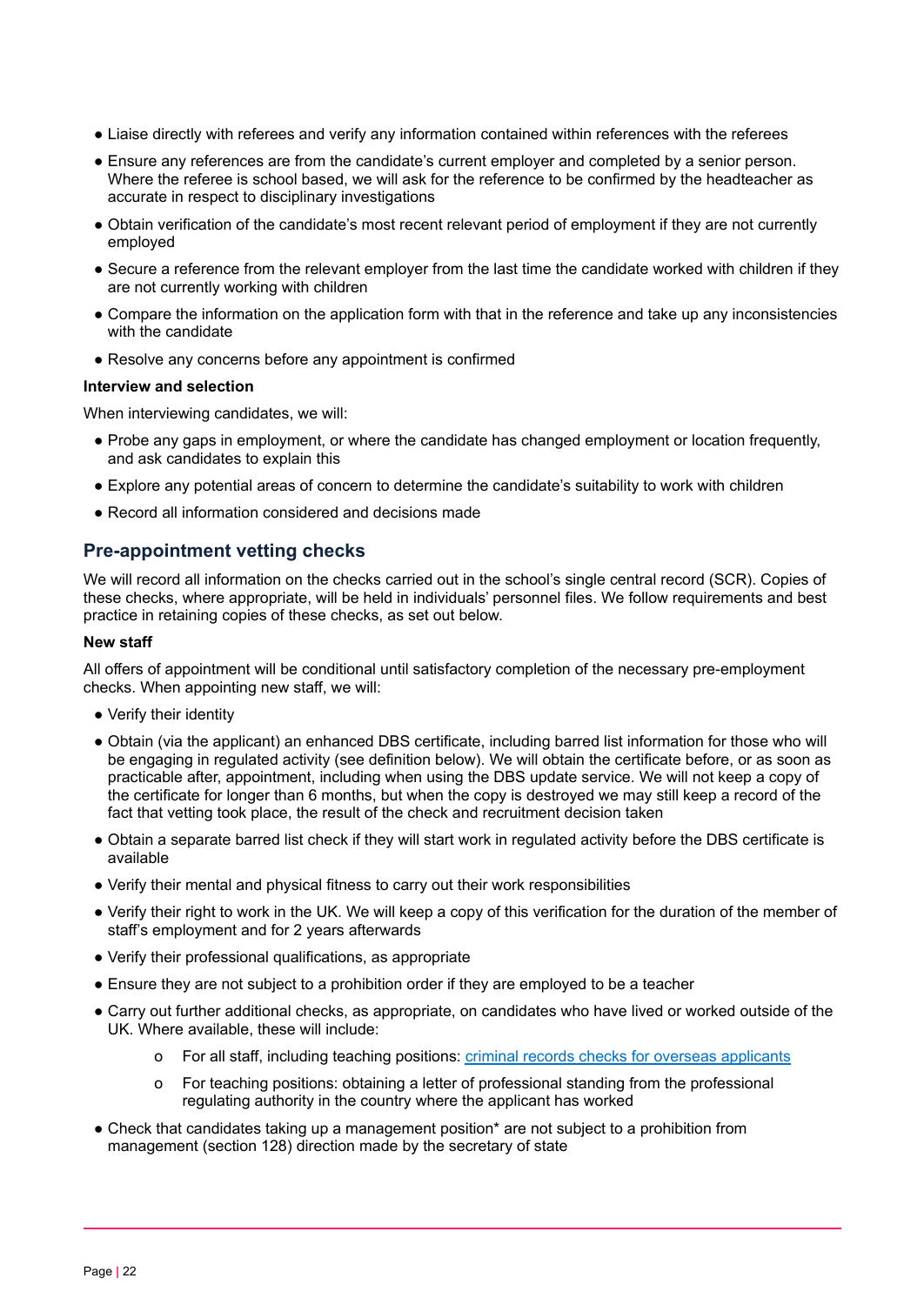\* Management positions are most likely to include, but are not limited to, headteachers, and deputy headteachers.

**Regulated activity** means a person who will be:

- Responsible, on a regular basis in a school or college, for teaching, training, instructing, caring for or supervising children; or
- Carrying out paid, or unsupervised unpaid, work regularly in a school or college where that work provides an opportunity for contact with children; or
- Engaging in intimate or personal care or overnight activity, even if this happens only once and regardless of whether they are supervised or not

#### **Existing staff**

In certain circumstances we will carry out all the relevant checks on existing staff as if the individual was a new member of staff. These circumstances are when:

- There are concerns about an existing member of staff's suitability to work with children; or
- An individual moves from a post that is not regulated activity to one that is; or
- There has been a break in service of 12 weeks or more

We will refer to the DBS anyone who has harmed, or poses a risk of harm, to a child or vulnerable adult where:

- We believe the individual has engaged in [relevant](https://www.gov.uk/guidance/making-barring-referrals-to-the-dbs#relevant-conduct-in-relation-to-children) conduct; or
- We believe the individual has received a caution or conviction for a relevant (automatic barring either with or without the right to make representations) offence, under the [Safeguarding](http://www.legislation.gov.uk/uksi/2009/37/contents/made) Vulnerable Groups Act 2006 (Prescribed Criteria and [Miscellaneous](http://www.legislation.gov.uk/uksi/2009/37/contents/made) Provisions) Regulations 2009; or
- We believe the 'harm test' is satisfied in respect of the individual (i.e. they may harm a child or vulnerable adult or put them at risk of harm); and
- The individual has been removed from working in regulated activity (paid or unpaid) or would have been removed if they had not left

#### **Agency and third-party staff**

We will obtain written notification from any agency or third-party organisation that it has carried out the necessary safer recruitment checks that we would otherwise perform. We will also check that the person presenting themselves for work is the same person on whom the checks have been made.

#### **Contractors**

We will ensure that any contractor, or any employee of the contractor, who is to work at the school has had the appropriate level of DBS check (this includes contractors who are provided through a PFI or similar contract). This will be:

- An enhanced DBS check with barred list information for contractors engaging in regulated activity
- An enhanced DBS check, not including barred list information, for all other contractors who are not in regulated activity but whose work provides them with an opportunity for regular contact with children

We will obtain the DBS check for self-employed contractors.

We will not keep copies of such checks for longer than 6 months.

Contractors who have not had any checks will not be allowed to work unsupervised or engage in regulated activity under any circumstances.

We will check the identity of all contractors and their staff on arrival at the school.

#### **Trainee/student teachers**

Where applicants for initial teacher training are salaried by us, we will ensure that all necessary checks are carried out.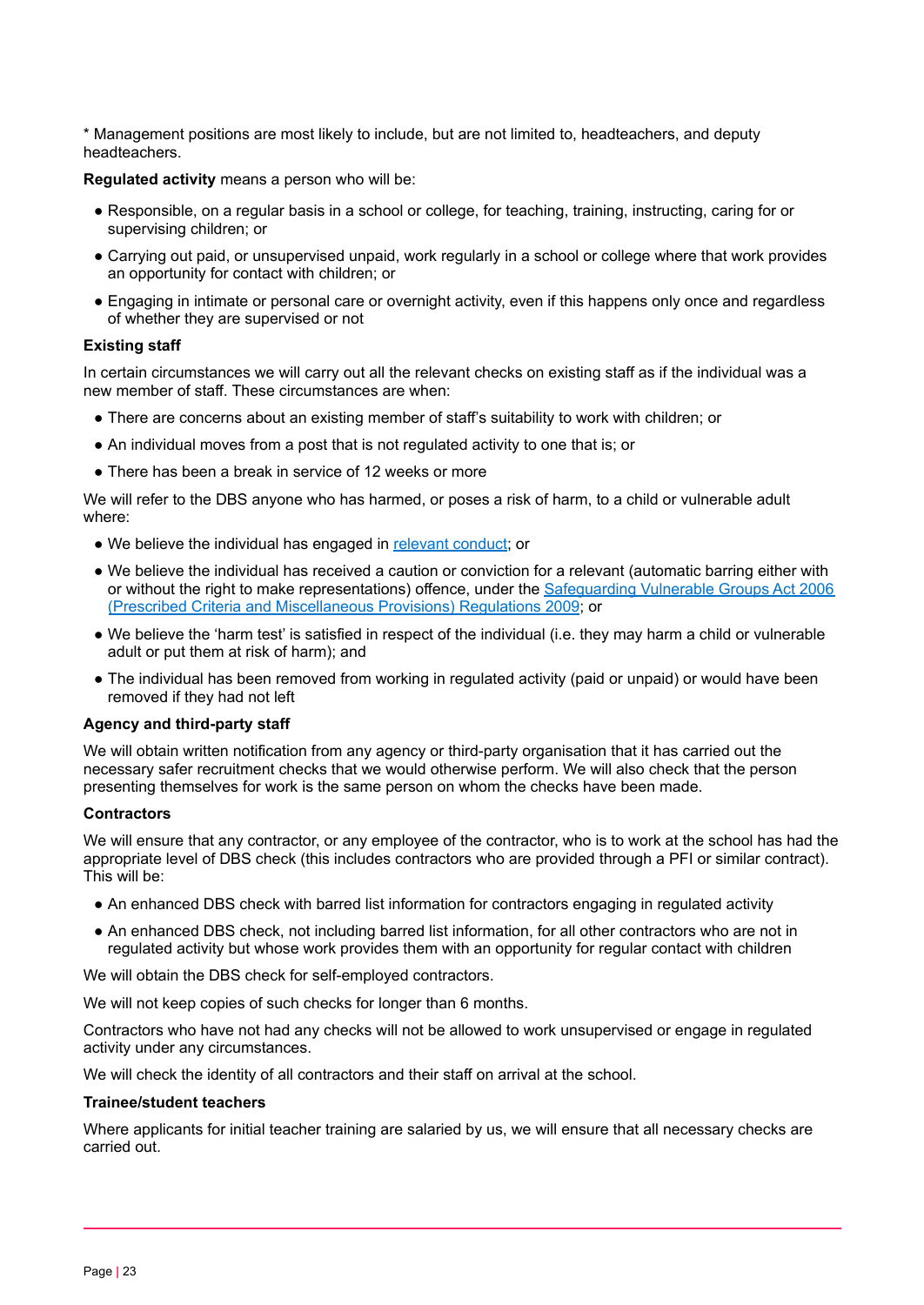We will:

- Never leave an unchecked volunteer unsupervised or allow them to work in regulated activity
- Obtain an enhanced DBS check with barred list information for all volunteers who are new to working in regulated activity
- Carry out a risk assessment when deciding whether to seek an enhanced DBS check without barred list information for any volunteers not engaging in regulated activity. We will retain a record of this risk assessment

#### **Staff working in alternative provision settings**

Where we place a pupil with an alternative provision provider, we obtain written confirmation from the provider that they have carried out the appropriate safeguarding checks on individuals working there that we would otherwise perform.

#### **Adults who supervise pupils on work experience**

When organising work experience, we will ensure that policies and procedures are in place to protect children from harm.

We will also consider whether it is necessary for barred list checks to be carried out on the individuals who supervise a pupil under 16 on work experience. This will depend on the specific circumstances of the work experience, including the nature of the supervision, the frequency of the activity being supervised, and whether the work is regulated activity.

#### **Pupils staying with host families**

Where the school makes arrangements for pupils to be provided with care and accommodation by a host family to which they are not related (for example, during a foreign exchange visit), we will request enhanced DBS checks with barred list information on those people.

Where the school is organising such hosting arrangements overseas and host families cannot be checked in the same way, we will work with our partner schools abroad to ensure that similar assurances are undertaken prior to the visit.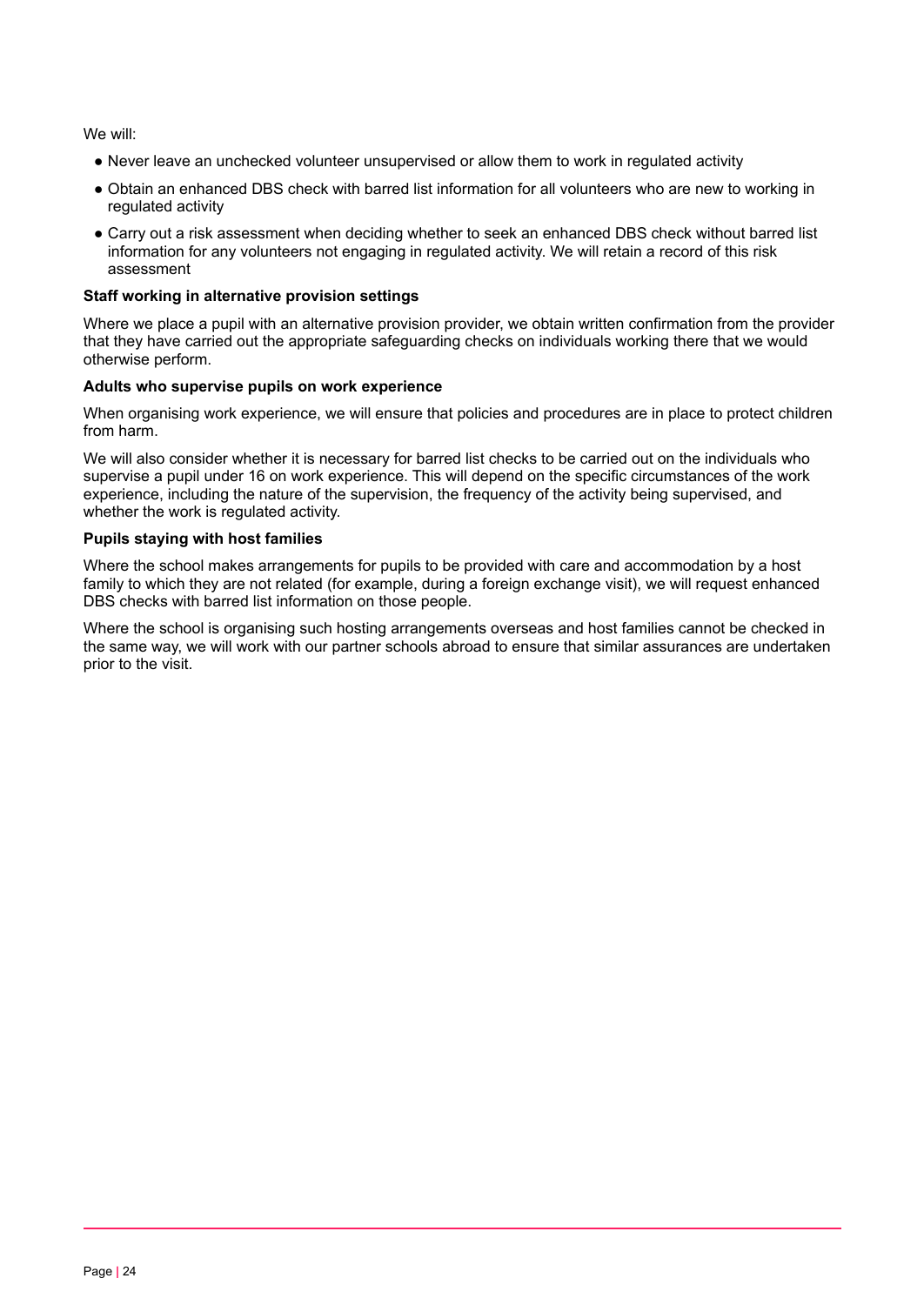# <span id="page-24-0"></span>**Appendix 3: allegations of abuse made against staff**

# **Section 1: allegations that may meet the harms threshold**

This section applies to all cases in which it is alleged that a current member of staff, including a supply teacher, volunteer or contractor, has:

- Behaved in a way that has harmed a child, or may have harmed a child, and/or
- Possibly committed a criminal offence against or related to a child, and/or
- Behaved towards a child or children in a way that indicates he or she may pose a risk of harm to children, and/or
- Behaved or may have behaved in a way that indicates they may not be suitable to work with children this includes behaviour taking place both inside and outside of school

We will deal with any allegation of abuse quickly, in a fair and consistent way that provides effective child protection while also supporting the individual who is the subject of the allegation.

A 'case manager' will lead any investigation. This will be the head of provision liaising with the school, where the headteacher is the subject of the allegation. The case manager will be identified at the earliest opportunity.

Our procedures for dealing with allegations will be applied with common sense and judgement.

# **Suspension of the accused until the case is resolved**

Suspension of the accused will not be the default position and will only be considered in cases where there is reason to suspect that a child or other children is/are at risk of harm, or the case is so serious that there might be grounds for dismissal. In such cases, we will only suspend an individual if we have considered all other options available and there is no reasonable alternative.

Based on an assessment of risk, we will consider alternatives such as:

- Redeployment within the school so that the individual does not have direct contact with the child or children concerned
- Providing an assistant to be present when the individual has contact with children
- Redeploying the individual to alternative work in the school so that they do not have unsupervised access to children
- Moving the child or children to classes where they will not come into contact with the individual, making it clear that this is not a punishment and parents/carers have been consulted
- Temporarily redeploying the individual to another role in a different location, for example to an alternative school.

If in doubt, the case manager will seek views from the school's personnel adviser and the designated officer at the local authority, as well as the police and children's social care where they have been involved.

#### **Definitions for outcomes of allegation investigations**

- **Substantiated:** there is sufficient evidence to prove the allegation
- **Malicious:** there is sufficient evidence to disprove the allegation and there has been a deliberate act to deceive, or to cause harm to the subject of the allegation
- **False:** there is sufficient evidence to disprove the allegation
- **Unsubstantiated:** there is insufficient evidence to either prove or disprove the allegation (this does not imply guilt or innocence)
- **Unfounded**: to reflect cases where there is no evidence or proper basis which supports the allegation being made

# **Procedure for dealing with allegations**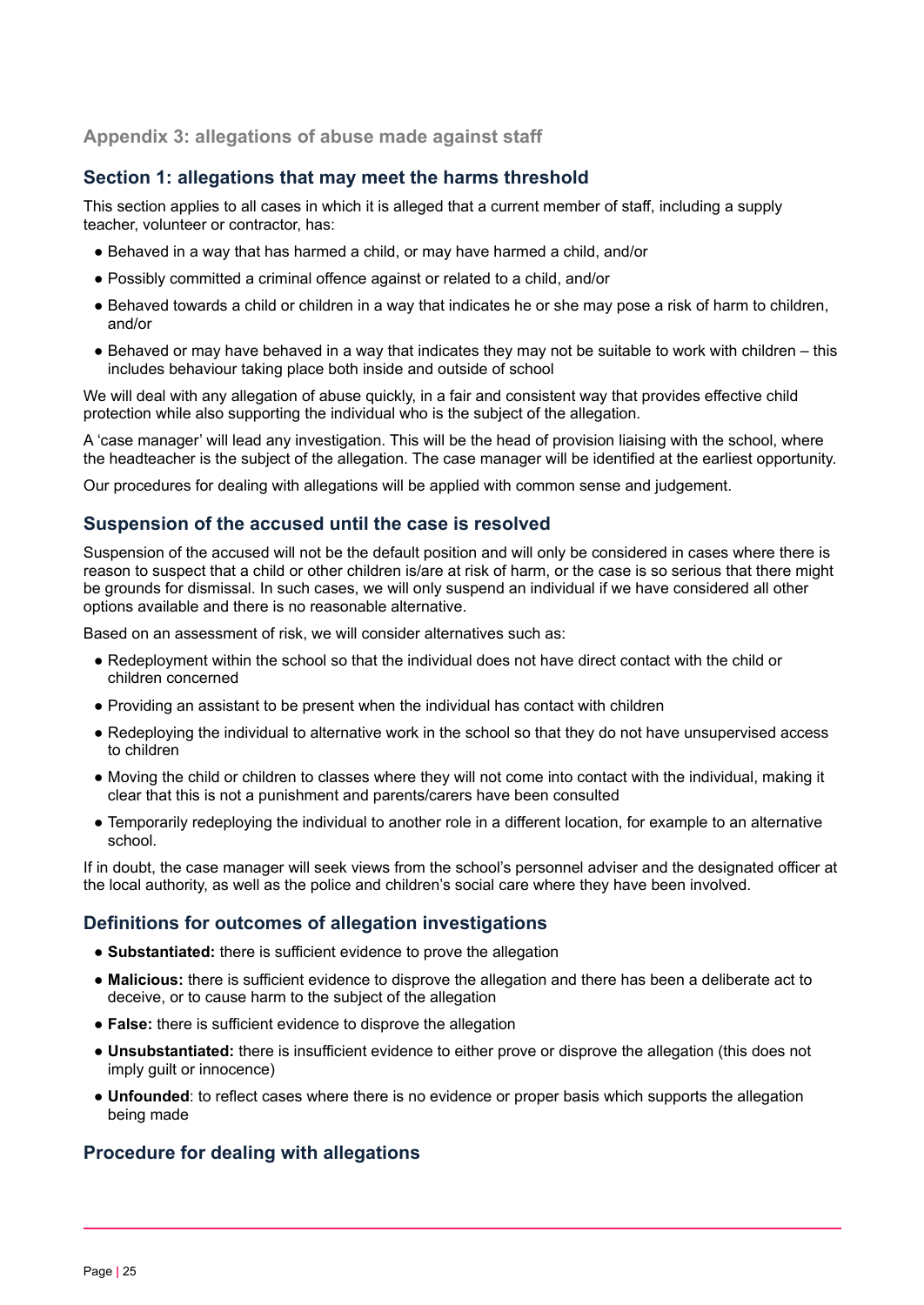In the event of an allegation that meets the criteria above, the case manager will take the following steps:

- Conduct basic enquiries in line with local procedures to establish the facts to help determine whether there is any foundation to the allegation before carrying on with the steps below
- Discuss the allegation with the designated officer at the local authority. This is to consider the nature, content and context of the allegation and agree a course of action, including whether further enquiries are necessary to enable a decision on how to proceed, and whether it is necessary to involve the police and/or children's social care services. (The case manager may, on occasion, consider it necessary to involve the police *before* consulting the designated officer – for example, if the accused individual is deemed to be an immediate risk to children or there is evidence of a possible criminal offence. In such cases, the case manager will notify the designated officer as soon as practicably possible after contacting the police)
- Inform the accused individual of the concerns or allegations and likely course of action as soon as possible after speaking to the designated officer (and the police or children's social care services, where necessary). Where the police and/or children's social care services are involved, the case manager will only share such information with the individual as has been agreed with those agencies
- Where appropriate (in the circumstances described above), carefully consider whether suspension of the individual from contact with children at the school is justified or whether alternative arrangements such as those outlined above can be put in place. Advice will be sought from the designated officer, police and/or children's social care services, as appropriate
- Where the case manager is concerned about the welfare of other children in the community or the individual's family, they will discuss these concerns with the DSL and make a risk assessment of the situation. If necessary, the DSL may make a referral to children's social care
- **If immediate suspension is considered necessary**, agree and record the rationale for this with the designated officer. The record will include information about the alternatives to suspension that have been considered, and why they were rejected. Written confirmation of the suspension will be provided to the individual facing the allegation or concern within 1 working day, and the individual will be given a named contact at the school and their contact details
- **If it is decided that no further action is to be taken** in regard to the subject of the allegation or concern, record this decision and the justification for it and agree with the designated officer what information should be put in writing to the individual and by whom, as well as what action should follow both in respect of the individual and those who made the initial allegation
- **If it is decided that further action is needed**, take steps as agreed with the designated officer to initiate the appropriate action in school and/or liaise with the police and/or children's social care services as appropriate
- Provide effective support for the individual facing the allegation or concern, including appointing a named representative to keep them informed of the progress of the case and considering what other support is appropriate.
- Inform the parents or carers of the child/children involved about the allegation as soon as possible if they do not already know (following agreement with children's social care services and/or the police, if applicable). The case manager will also inform the parents or carers of the requirement to maintain confidentiality about any allegations made against teachers (where this applies) while investigations are ongoing. Any parent or carer who wishes to have the confidentiality restrictions removed in respect of a teacher will be advised to seek legal advice
- Keep the parents or carers of the child/children involved informed of the progress of the case (only in relation to their child – no information will be shared regarding the staff member)
- Make a referral to the DBS where it is thought that the individual facing the allegation or concern has engaged in conduct that harmed or is likely to harm a child, or if the individual otherwise poses a risk of harm to a child

#### **Additional considerations for supply teachers and all contracted staff**

If there are concerns or an allegation is made against someone not directly employed by the school, such as a supply teacher or contracted staff member provided by an agency, we will take the actions below in addition to our standard procedures.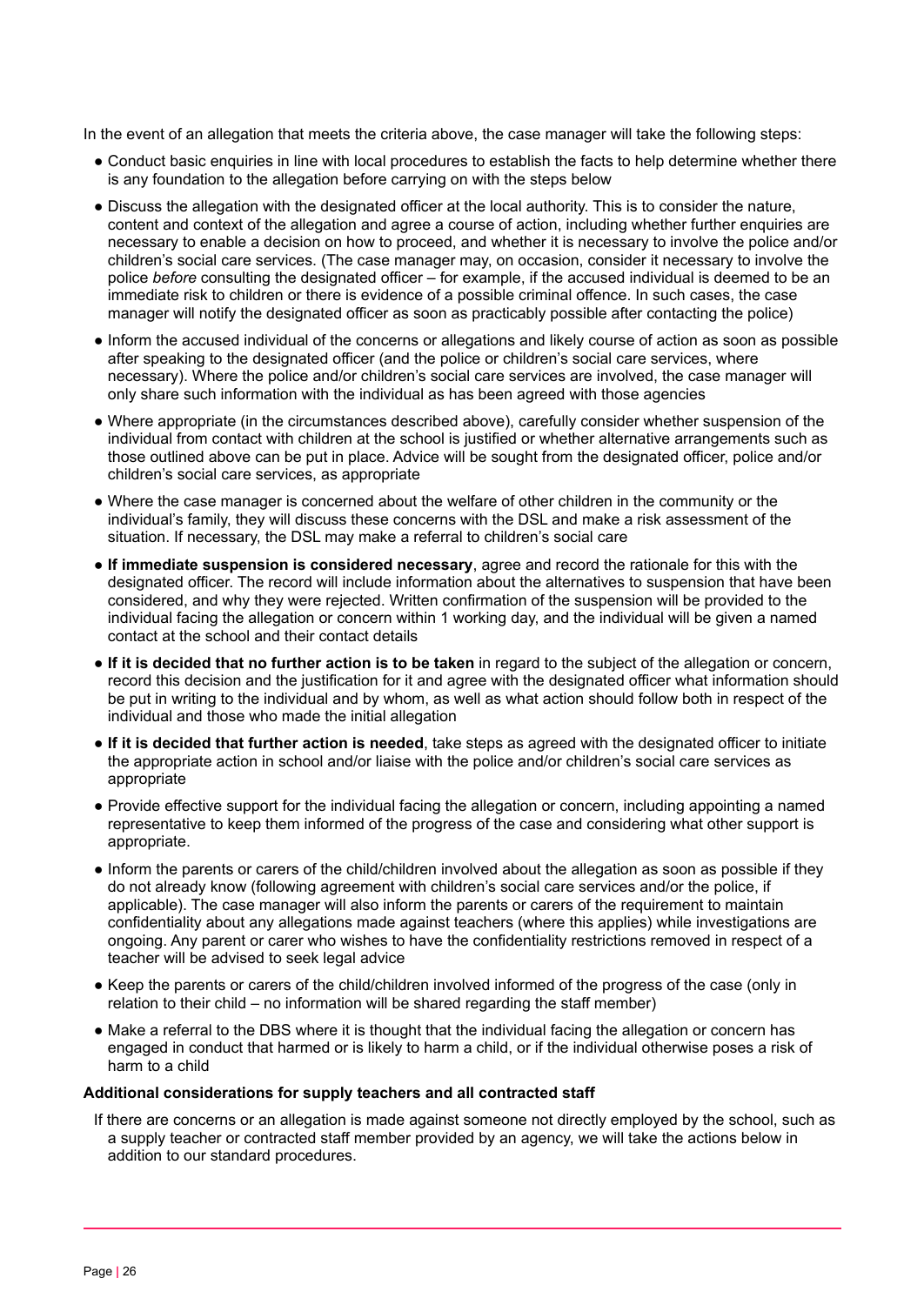- We will not decide to stop using an individual due to safeguarding concerns without finding out the facts and liaising with our LADO to determine a suitable outcome
- The SLT's will discuss with the agency whether it is appropriate to suspend the individual, or redeploy them to another part of the school, while the school carries out the investigation
- We will involve the agency fully, but the school will take the lead in collecting the necessary information and providing it to the LADO as required
- We will address issues such as information sharing, to ensure any previous concerns or allegations known to the agency are taken into account (we will do this, for example, as part of the allegations management meeting or by liaising directly with the agency where necessary)

When using an agency, we will inform them of our process for managing allegations, and keep them updated about our policies as necessary, and will invite the agency's HR manager or equivalent to meetings as appropriate.

# **Timescales**

We will deal with all allegations as quickly and effectively as possible and will endeavour to comply with the following timescales, where reasonably practicable:

- Any cases where it is clear immediately that the allegation is unsubstantiated or malicious should be resolved within 1 week
- If the nature of an allegation does not require formal disciplinary action, appropriate action should be taken within 3 working days
- If a disciplinary hearing is required and can be held without further investigation, this should be held within 15 working days

However, these are objectives only and where they are not met, we will endeavour to take the required action as soon as possible thereafter.

# **Specific actions**

#### **Action following a criminal investigation or prosecution**

The case manager will discuss with the local authority's designated officer whether any further action, including disciplinary action, is appropriate and, if so, how to proceed, taking into account information provided by the police and/or children's social care services.

#### **Conclusion of a case where the allegation is substantiated**

If the allegation is substantiated and the individual is dismissed or the school ceases to use their services, or the individual resigns or otherwise ceases to provide their services, the school will make a referral to the DBS for consideration of whether inclusion on the barred lists is required.

If the individual concerned is a member of teaching staff, the school will consider whether to refer the matter to the Teaching Regulation Agency to consider prohibiting the individual from teaching.

#### **Individuals returning to work after suspension**

If it is decided on the conclusion of a case that an individual who has been suspended can return to work, the case manager will consider how best to facilitate this.

The case manager will also consider how best to manage the individual's contact with the child or children who made the allegation, if they are still attending the school.

#### **Unsubstantiated, unfounded, false or malicious reports**

If a report is:

● Determined to be unsubstantiated, unfounded, false or malicious, the DSL will consider the appropriate next steps. If they consider that the child and/or person who made the allegation is in need of help, or the allegation may have been a cry for help, a referral to children's social care may be appropriate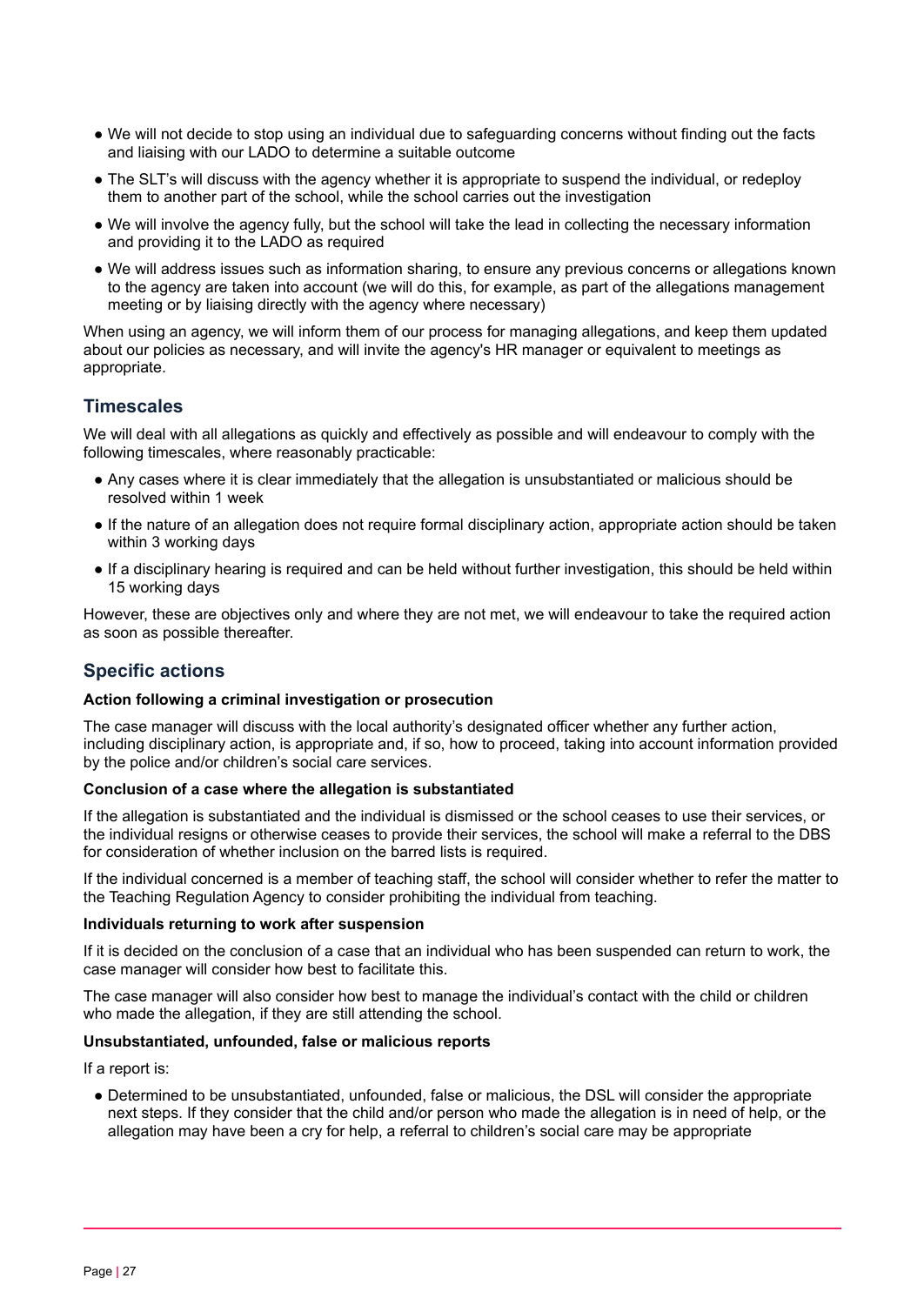● Shown to be deliberately invented, or malicious, the school will consider whether any disciplinary action is appropriate against the individual(s) who made it

#### **Unsubstantiated, unfounded, false or malicious allegations**

If an allegation is:

- Determined to be unsubstantiated, unfounded, false or malicious, the LADO and case manager will consider the appropriate next steps. If they consider that the child and/or person who made the allegation is in need of help, or the allegation may have been a cry for help, a referral to children's social care may be appropriate
- Shown to be deliberately invented, or malicious, the school will consider whether any disciplinary action is appropriate against the individual(s) who made it

# **Confidentiality and information sharing**

The school will make every effort to maintain confidentiality and guard against unwanted publicity while an allegation is being investigated or considered.

The case manager will take advice from the LADO, police and children's social care services, as appropriate, to agree:

- Who needs to know about the allegation and what information can be shared
- How to manage speculation, leaks and gossip, including how to make parents or carers of a child/children involved aware of their obligations with respect to confidentiality
- What, if any, information can be reasonably given to the wider community to reduce speculation
- How to manage press interest if, and when, it arises

#### **Record-keeping**

The case manager will maintain clear records about any case where the allegation or concern meets the criteria above and store them on the individual's confidential personnel file for the duration of the case.

The records of any allegation that, following an investigation, is found to be malicious or false will be deleted from the individual's personnel file (unless the individual consents for the records to be retained on the file).

For all other allegations (which are not found to be malicious or false), the following information will be kept on the file of the individual concerned:

- A clear and comprehensive summary of the allegation
- Details of how the allegation was followed up and resolved
- Notes of any action taken, decisions reached and the outcome
- A declaration on whether the information will be referred to in any future reference

In these cases, the school will provide a copy to the individual, in agreement with children's social care or the police as appropriate.

Where records contain information about allegations of sexual abuse, we will preserve these for the Independent Inquiry into Child Sexual Abuse (IICSA), for the term of the inquiry. We will retain all other records at least until the individual has reached normal pension age, or for 10 years from the date of the allegation if that is longer.

#### **References**

When providing employer references, we will:

- Not refer to any allegation that has been found to be false, unfounded, unsubstantiated or malicious, or any repeated allegations which have all been found to be false, unfounded, unsubstantiated or malicious
- Include substantiated allegations, provided that the information is factual and does not include opinions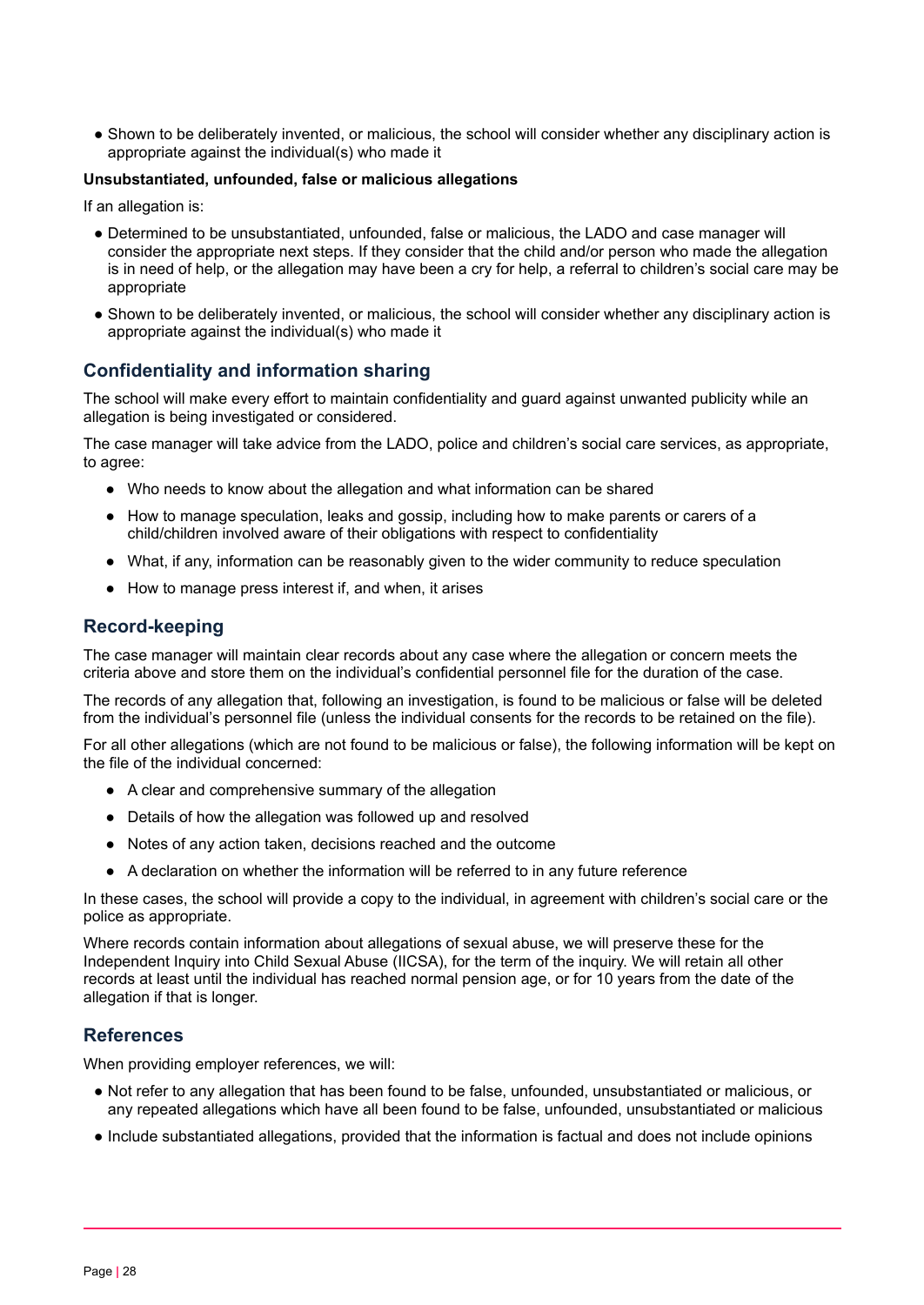# **Learning lessons**

After any cases where the allegations are *substantiated*, the case manager will review the circumstances of the case with the local authority's designated officer to determine whether there are any improvements that we can make to the school's procedures or practice to help prevent similar events in the future.

This will include consideration of (as applicable):

- Issues arising from the decision to suspend the member of staff
- The duration of the suspension
- Whether or not the suspension was justified
- The use of suspension when the individual is subsequently reinstated. We will consider how future investigations of a similar nature could be carried out without suspending the individual

For all other cases, the case manager will consider the facts and determine whether any improvements can be made.

# **Non-recent allegations**

Abuse can be reported, no matter how long ago it happened.

We will report any non-recent allegations made by a child to the LADO in line with our local authority's procedures for dealing with non-recent allegations.

Where an adult makes an allegation to the school that they were abused as a child, we will advise the individual to report the allegation to the police.

### **Section 2: concerns that do not meet the harm threshold**

This section applies to all concerns (including allegations) about members of staff, including supply teachers, volunteers and contractors, which do not meet the harm threshold set out in section 1 above.

Concerns may arise through, for example:

- Suspicion
- Complaint
- Disclosure made by a child, parent or other adult within or outside the school
- Pre-employment vetting checks

We recognise the importance of responding to and dealing with any concerns in a timely manner to safeguard the welfare of children.

# **Definition of low-level concerns**

The term 'low-level' concern is any concern – no matter how small – that an adult working in or on behalf of the school may have acted in a way that:

- Is inconsistent with the staff code of conduct, including inappropriate conduct outside of work, **and**
- Does not meet the allegations threshold or is otherwise not considered serious enough to consider a referral to the designated officer at the local authority

Examples of such behaviour could include, but are not limited to:

- Being overly friendly with children
- Having favourites
- Taking photographs of children on their mobile phone
- Engaging with a child on a one-to-one basis in a secluded area or behind a closed door
- Using inappropriate sexualised, intimidating or offensive language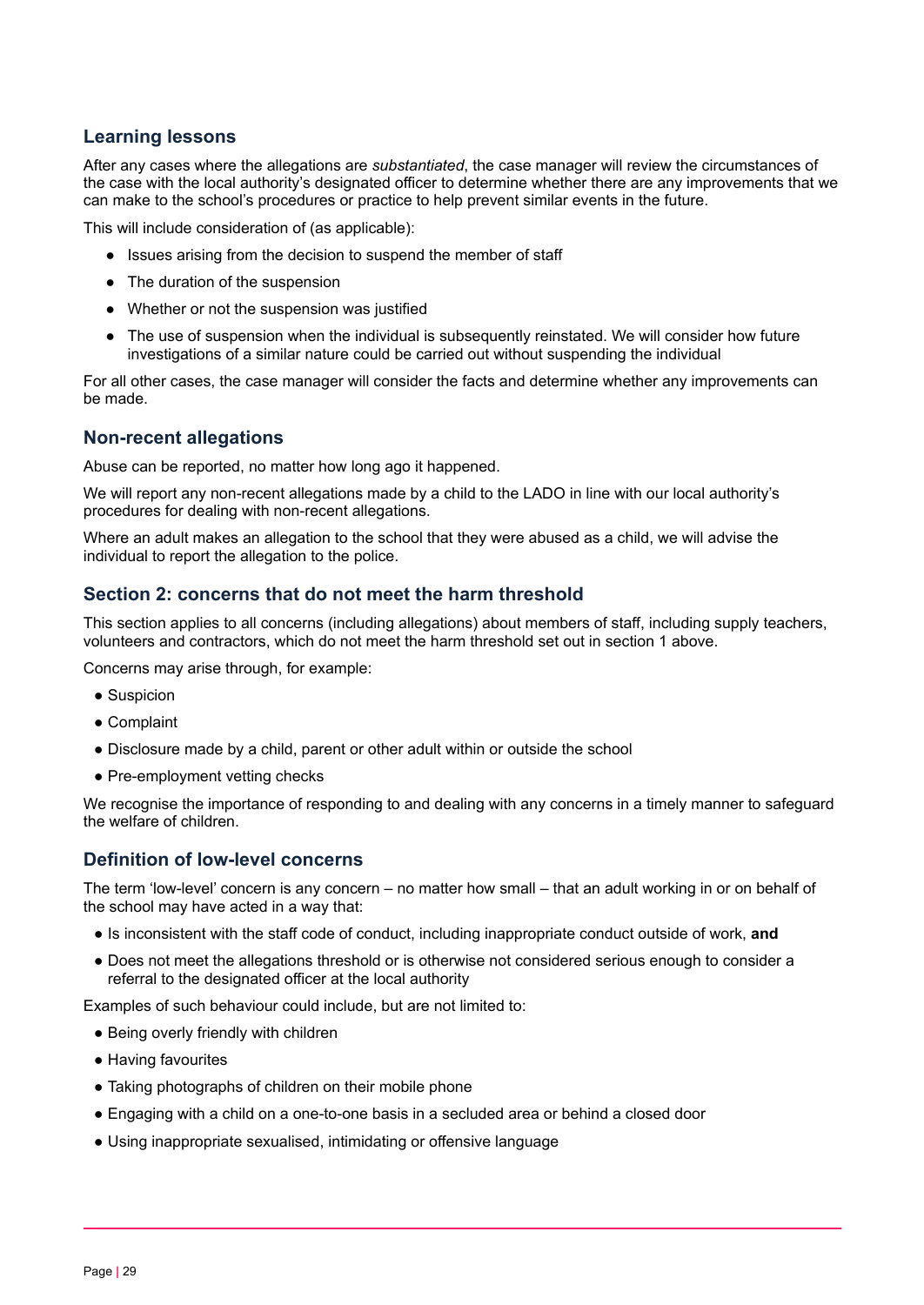# **Sharing low-level concerns**

We recognise the importance of creating a culture of openness, trust and transparency to encourage all staff to share low-level concerns so that they can be addressed appropriately.

We will create this culture by:

- Ensuring staff are clear about what appropriate behaviour is, and are confident in distinguishing expected and appropriate behaviour from concerning, problematic or inappropriate behaviour, in themselves and others
- Empowering staff to share any low-level concerns as per section 7.7 of this policy
- Empowering staff to self-refer
- Addressing unprofessional behaviour and supporting the individual to correct it at an early stage
- Providing a responsive, sensitive and proportionate handling of such concerns when they are raised
- Helping to identify any weakness in the school's safeguarding system

# **Responding to low-level concerns**

If the concern is raised via a third party, the headteacher will collect evidence where necessary by speaking:

- Directly to the person who raised the concern, unless it has been raised anonymously
- To the individual involved and any witnesses

The headteacher will use the information collected to categorise the type of behaviour and determine any further action, in line with the school's behaviour policy/code of conduct].

# **Record keeping**

All low-level concerns will be recorded in writing. In addition to details of the concern raised, records will include the context in which the concern arose, any action taken and the rationale for decisions and action taken.

Records will be:

- Kept confidential, held securely and comply with the DPA 2018 and UK GDPR
- Reviewed so that potential patterns of concerning, problematic or inappropriate behaviour can be identified. Where a pattern of such behaviour is identified, we will decide on a course of action, either through our disciplinary procedures or, where a pattern of behaviour moves from a concern to meeting the harms threshold as described in section 1 of this appendix, we will refer it to the designated officer at the local authority
- Retained at least until the individual leaves employment at the school

Where a low-level concern relates to a supply teacher or contractor, we will notify the individual's employer, so any potential patterns of inappropriate behaviour can be identified.

# **References**

We will not include low-level concerns in references unless:

- The concern (or group of concerns) has met the threshold for referral to the designated officer at the local authority and is found to be substantiated; and/or
- The concern (or group of concerns) relates to issues which would ordinarily be included in a reference, such as misconduct or poor performance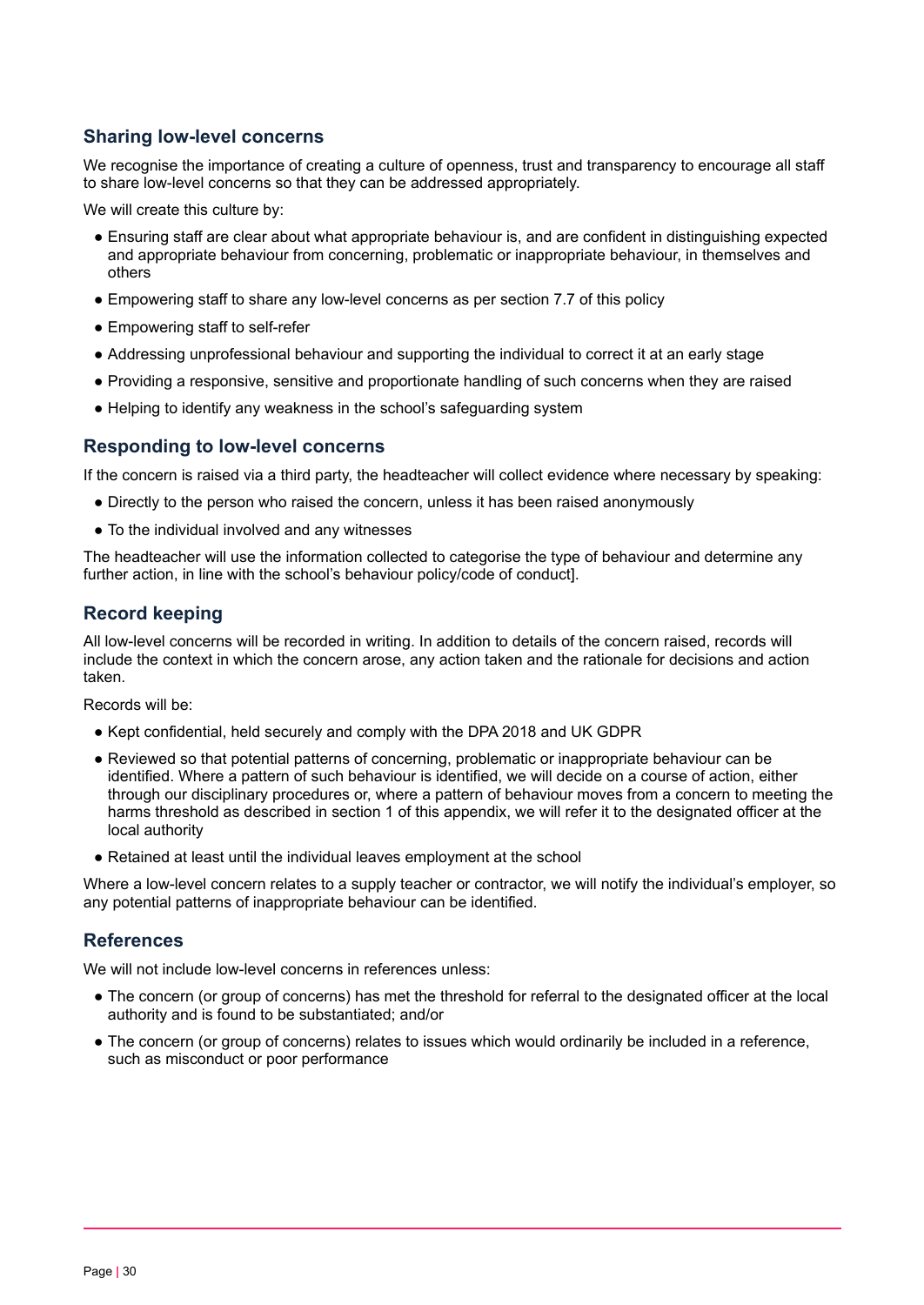# **Appendix 4: specific safeguarding issues**

# **Children missing from education**

A child going missing from education, particularly repeatedly, can be a warning sign of a range of safeguarding issues. This might include abuse or neglect, such as sexual abuse or exploitation or child criminal exploitation, or issues such as mental health problems, substance abuse, radicalisation, FGM or forced marriage.

There are many circumstances where a child may become missing from education, but some children are particularly at risk. These include children who:

- Are at risk of harm or neglect
- Are at risk of forced marriage or FGM
- Come from Gypsy, Roma, or Traveller families
- Come from the families of service personnel
- Go missing or run away from home or care
- Are supervised by the youth justice system
- Cease to attend a school
- Come from new migrant families

We will follow our procedures for unauthorised absence and for dealing with children who go missing from education, particularly on repeat occasions, to help identify the risk of abuse and neglect, including sexual exploitation, and to help prevent the risks of going missing in future. This includes informing the local authority if a child leaves the school without a new school being named, and adhering to requirements with respect to sharing information with the local authority, when applicable, when removing a child's name from the admission register at non-standard transition points.

Staff will be trained in signs to look out for and the individual triggers to be aware of when considering the risks of potential safeguarding concerns which may be related to being missing, such as travelling to conflict zones, FGM and forced marriage.

If a staff member suspects that a child is suffering from harm or neglect, we will follow local child protection procedures, including with respect to making reasonable enquiries. We will make an immediate referral to the local authority children's social care team, and the police, if the child is suffering or likely to suffer from harm, or in immediate danger.

# **Child criminal exploitation**

Child criminal exploitation (CCE) is a form of abuse where an individual or group takes advantage of an imbalance of power to coerce, control, manipulate or deceive a child into criminal activity, in exchange for something the victim needs or wants, and/or for the financial or other advantage of the perpetrator or facilitator, and/or through violence or the threat of violence.

The abuse can be perpetrated by males or females, and children or adults. It can be a one-off occurrence or a series of incidents over time, and range from opportunistic to complex organised abuse.

The victim can be exploited even when the activity appears to be consensual. It does not always involve physical contact and can happen online. For example, young people may be forced to work in cannabis factories, coerced into moving drugs or money across the country (county lines), forced to shoplift or pickpocket, or to threaten other young people.

Indicators of CCE can include a child:

- Appearing with unexplained gifts or new possessions
- Associating with other young people involved in exploitation
- Suffering from changes in emotional wellbeing
- Misusing drugs and alcohol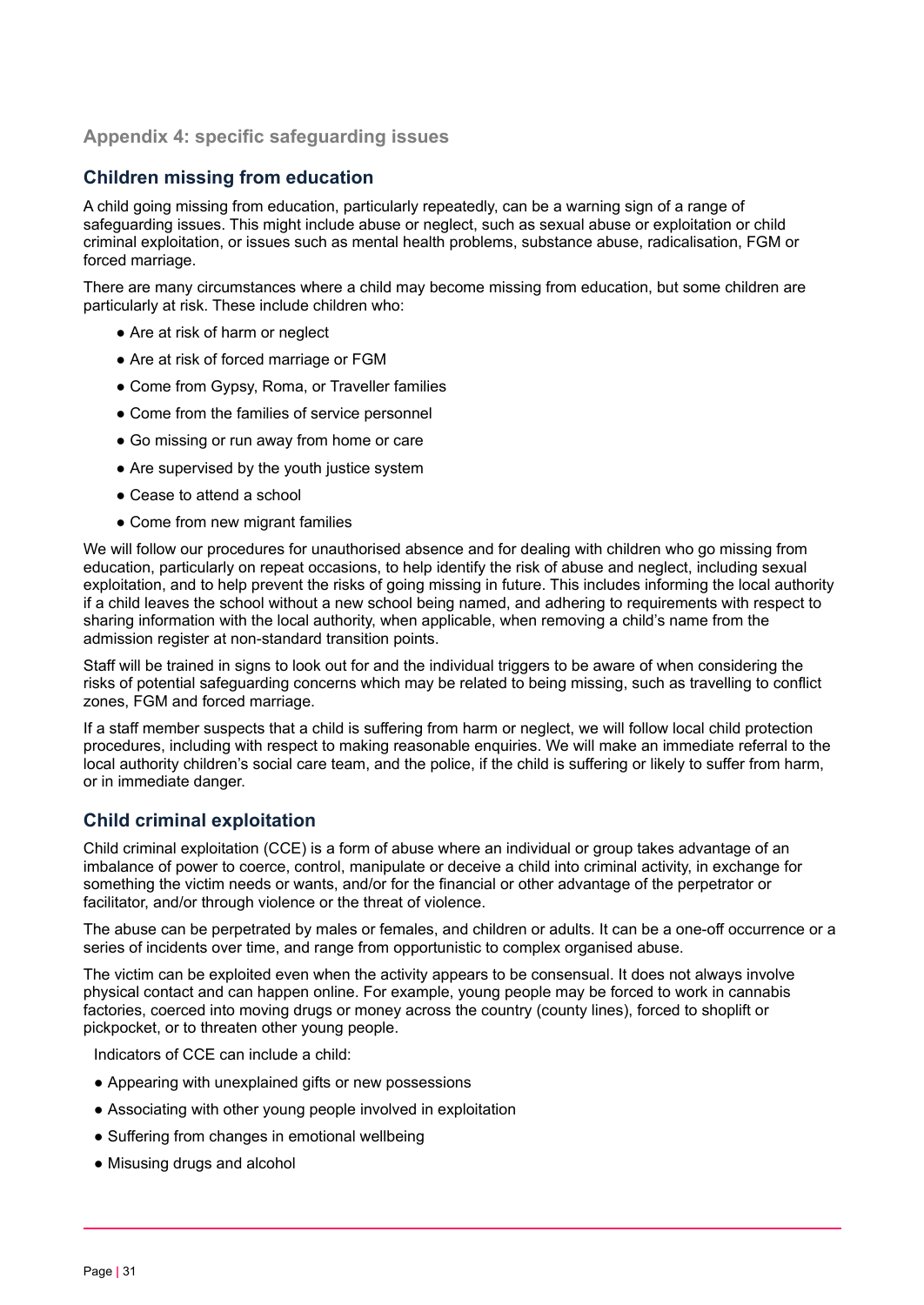- Going missing for periods of time or regularly coming home late
- Regularly missing school or education
- Not taking part in education

If a member of staff suspects CCE, they will discuss this with the DSL. The DSL will trigger the local safeguarding procedures, including a referral to the local authority's children's social care team and the police, if appropriate.

# **Child sexual exploitation**

Child sexual exploitation (CSE) is a form of child sexual abuse where an individual or group takes advantage of an imbalance of power to coerce, manipulate or deceive a child into sexual activity, in exchange for something the victim needs or wants and/or for the financial advantage or increased status of the perpetrator or facilitator. It may, or may not, be accompanied by violence or threats of violence.

The abuse can be perpetrated by males or females, and children or adults. It can be a one-off occurrence or a series of incidents over time, and range from opportunistic to complex organised abuse.

The victim can be exploited even when the activity appears to be consensual. Children or young people who are being sexually exploited may not understand that they are being abused. They often trust their abuser and may be tricked into believing they are in a loving, consensual relationship.

CSE can include both physical contact (penetrative and non-penetrative acts) and non-contact sexual activity. It can also happen online. For example, young people may be persuaded or forced to share sexually explicit images of themselves, have sexual conversations by text, or take part in sexual activities using a webcam. CSE may also occur without the victim's immediate knowledge, for example through others copying videos or images.

In addition to the CCE indicators above, indicators of CSE can include a child:

- Having an older boyfriend or girlfriend
- Suffering from sexually transmitted infections or becoming pregnant

If a member of staff suspects CSE, they will discuss this with the DSL. The DSL will trigger the local safeguarding procedures, including a referral to the local authority's children's social care team and the police, if appropriate.

#### **Domestic abuse**

Children can witness and be adversely affected by domestic abuse and/or violence at home where it occurs between family members. In some cases, a child may blame themselves for the abuse or may have had to leave the family home as a result.

Types of domestic abuse include intimate partner violence, abuse by family members, teenage relationship abuse and child/adolescent to parent violence and abuse. Anyone can be a victim of domestic abuse, regardless of gender, age, ethnicity, socioeconomic status, sexuality or background, and domestic abuse can take place inside or outside of the home.

Older children may also experience domestic abuse and/or violence in their own personal relationships.

Exposure to domestic abuse and/or violence can have a serious, long-lasting emotional and psychological impact on children.

If police are called to an incident of domestic abuse and any children in the household have experienced the incident, the police will inform the key adult in school (usually the designated safeguarding lead) before the child or children arrive at school the following day.

The DSL will provide support according to the child's needs and update records about their circumstances.

# **Homelessness**

Being homeless or being at risk of becoming homeless presents a real risk to a child's welfare.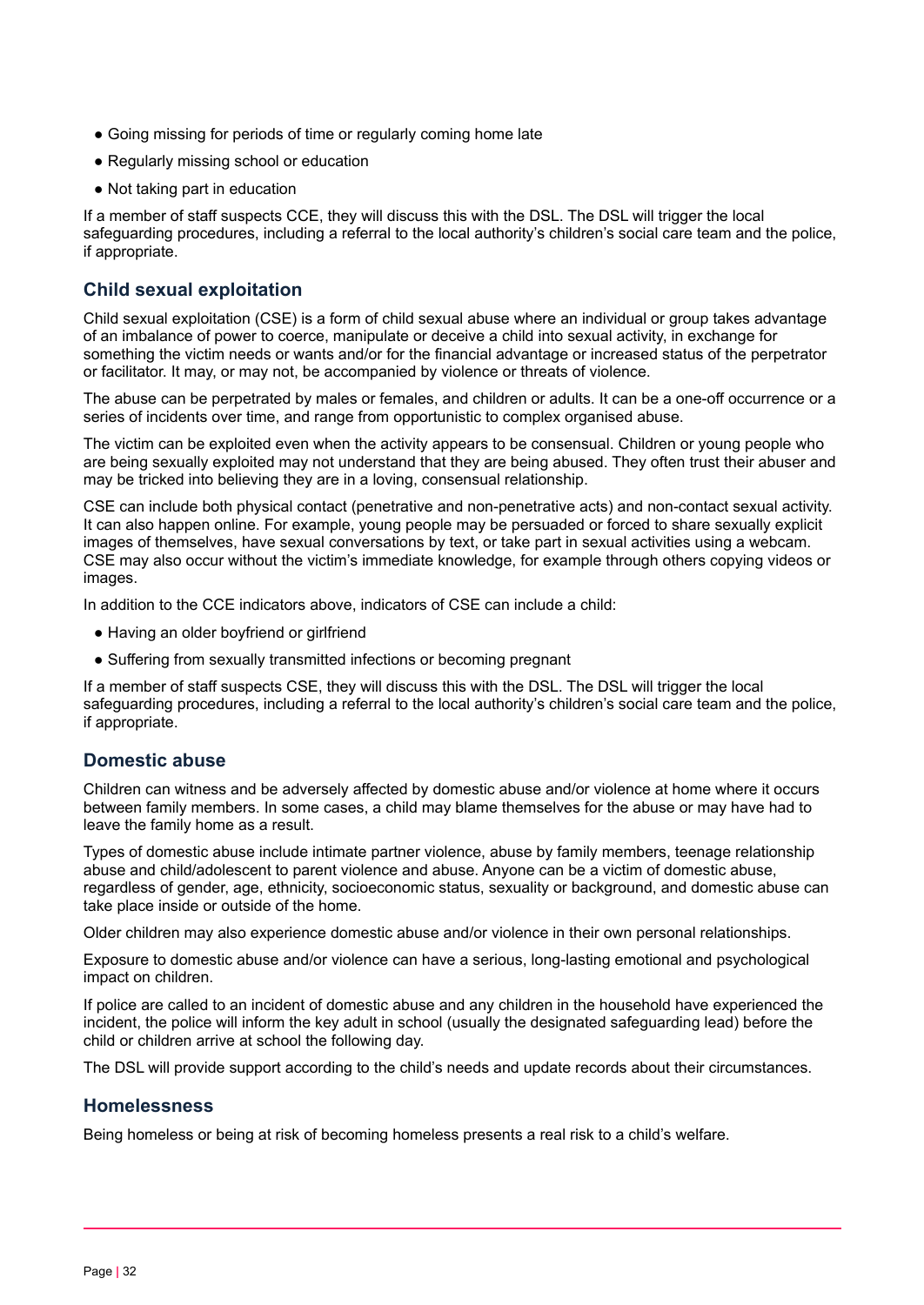The DSL and deputy will be aware of contact details and referral routes in to the local housing authority so they can raise/progress concerns at the earliest opportunity (where appropriate and in accordance with local procedures).

Where a child has been harmed or is at risk of harm, the DSL will also make a referral to children's social care.

# **So-called 'honour-based' abuse (including FGM and forced marriage)**

So-called 'honour-based' abuse (HBA) encompasses incidents or crimes committed to protect or defend the honour of the family and/or community, including FGM, forced marriage, and practices such as breast ironing.

Abuse committed in this context often involves a wider network of family or community pressure and can include multiple perpetrators.

All forms of HBA are abuse and will be handled and escalated as such. All staff will be alert to the possibility of a child being at risk of HBA or already having suffered it. If staff have a concern, they will speak to the DSL, who will activate local safeguarding procedures.

#### **FGM**

The DSL will make sure that staff have access to appropriate training to equip them to be alert to children affected by FGM or at risk of FGM.

Section 7.3 of this policy sets out the procedures to be followed if a staff member discovers that an act of FGM appears to have been carried out or suspects that a pupil is at risk of FGM.

Indicators that FGM has already occurred include:

- A pupil confiding in a professional that FGM has taken place
- A mother/family member disclosing that FGM has been carried out
- A family/pupil already being known to social services in relation to other safeguarding issues
- A girl:
	- Having difficulty walking, sitting or standing, or looking uncomfortable
	- Finding it hard to sit still for long periods of time (where this was not a problem previously)
	- Spending longer than normal in the bathroom or toilet due to difficulties urinating
	- Having frequent urinary, menstrual or stomach problems
	- Avoiding physical exercise or missing PE
	- Being repeatedly absent from school, or absent for a prolonged period
	- Demonstrating increased emotional and psychological needs for example, withdrawal or depression, or significant change in behaviour
	- Being reluctant to undergo any medical examinations
	- Asking for help, but not being explicit about the problem
	- Talking about pain or discomfort between her legs

Potential signs that a pupil may be at risk of FGM include:

- The girl's family having a history of practising FGM (this is the biggest risk factor to consider)
- FGM being known to be practised in the girl's community or country of origin
- A parent or family member expressing concern that FGM may be carried out
- A family not engaging with professionals (health, education or other) or already being known to social care in relation to other safeguarding issues
- A girl:
	- Having a mother, older sibling or cousin who has undergone FGM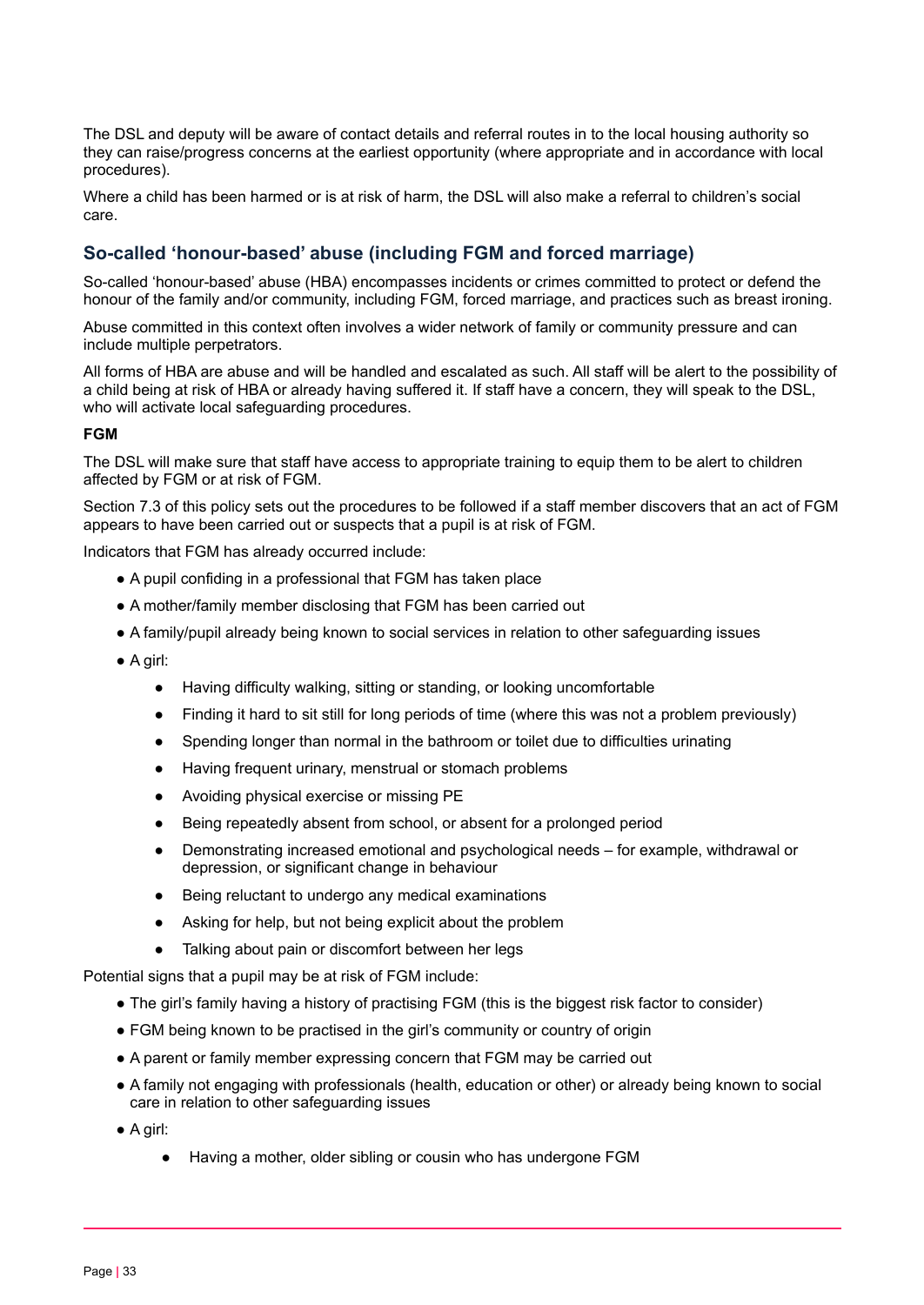- Having limited level of integration within UK society
- Confiding to a professional that she is to have a "special procedure" or to attend a special occasion to "become a woman"
- Talking about a long holiday to her country of origin or another country where the practice is prevalent, or parents/carers stating that they or a relative will take the girl out of the country for a prolonged period
- Requesting help from a teacher or another adult because she is aware or suspects that she is at immediate risk of FGM
- Talking about FGM in conversation for example, a girl may tell other children about it (although it is important to take into account the context of the discussion)
- Being unexpectedly absent from school
- Having sections missing from her 'red book' (child health record) and/or attending a travel clinic or equivalent for vaccinations/anti-malarial medication

The above indicators and risk factors are not intended to be exhaustive.

#### **Forced marriage**

Forcing a person into marriage is a crime. A forced marriage is one entered into without the full and free consent of one or both parties and where violence, threats, or any other form of coercion is used to cause a person to enter into a marriage. Threats can be physical or emotional and psychological.

Staff will receive training around forced marriage and the presenting symptoms. We are aware of the 'one chance' rule, i.e. we may only have one chance to speak to the potential victim and only one chance to save them.

If a member of staff suspects that a pupil is being forced into marriage, they will speak to the pupil about their concerns in a secure and private place. They will then report this to the DSL.

The DSL will:

- Speak to the pupil about the concerns in a secure and private place
- Activate the local safeguarding procedures and refer the case to the local authority's designated officer
- Seek advice from the Forced Marriage Unit on 020 7008 0151 or [fmu@fco.gov.uk](mailto:fmu@fco.gov.uk)
- Refer the pupil to an education welfare officer, pastoral tutor, learning mentor, or school counsellor, as appropriate

# **Preventing radicalisation**

- **Radicalisation** refers to the process by which a person comes to support terrorism and extremist ideologies associated with terrorist groups
- **Extremism** is vocal or active opposition to fundamental British values, such as democracy, the rule of law, individual liberty, and mutual respect and tolerance of different faiths and beliefs. This also includes calling for the death of members of the armed forces
- **Terrorism** is an action that:
	- Endangers or causes serious violence to a person/people;
	- Causes serious damage to property; or
	- Seriously interferes or disrupts an electronic system

The use or threat of terrorism must be designed to influence the government or to intimidate the public and is made for the purpose of advancing a political, religious or ideological cause.

Schools have a duty to prevent children from being drawn into terrorism. The DSL will undertake Prevent awareness training and make sure that staff have access to appropriate training to equip them to identify children at risk.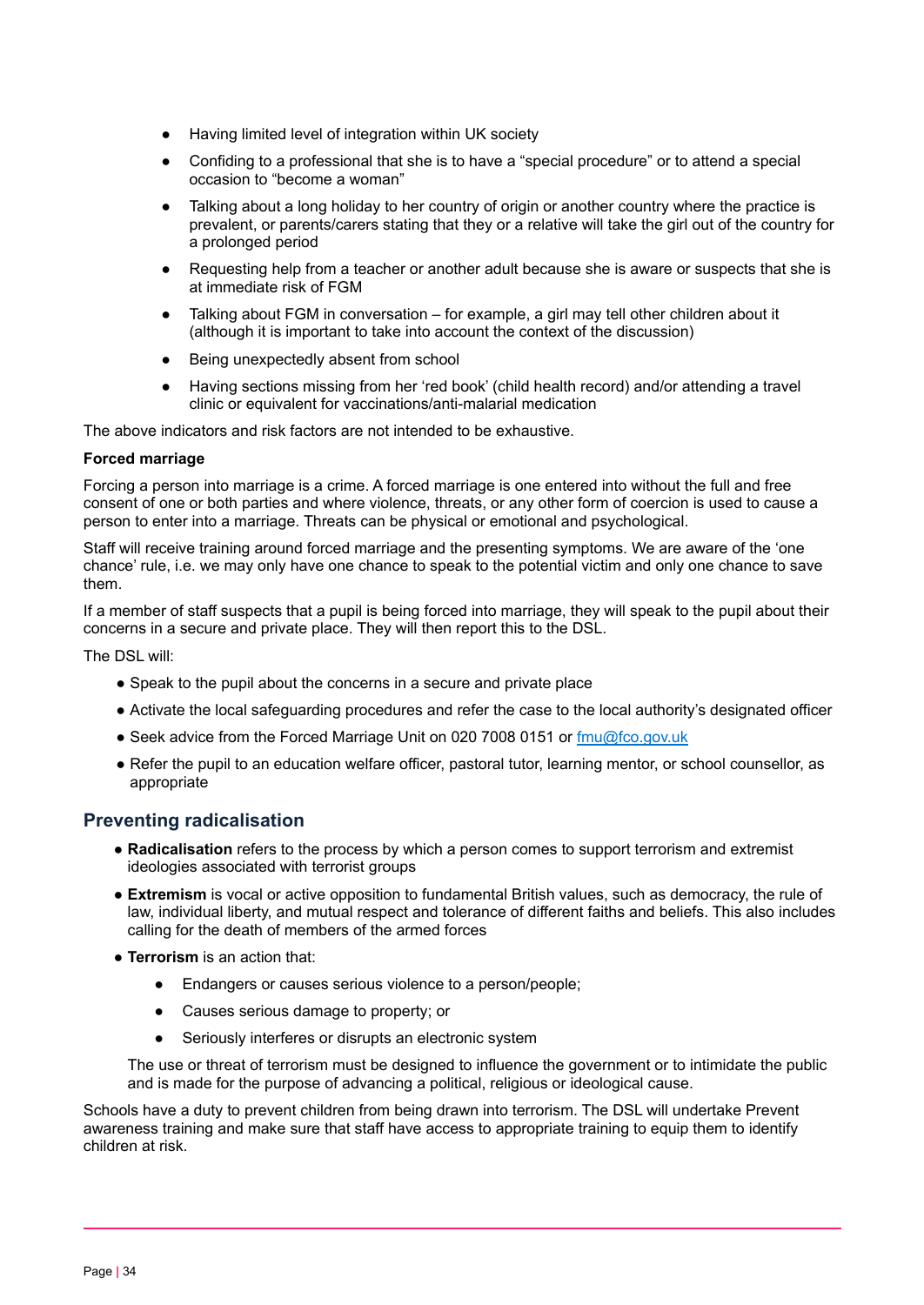We will assess the risk of children in our school being drawn into terrorism. This assessment will be based on an understanding of the potential risk in our local area, in collaboration with our local safeguarding partners and local police force.

We will ensure that suitable internet filtering is in place and equip our pupils to stay safe online at school and at home.

There is no single way of identifying an individual who is likely to be susceptible to an extremist ideology. Radicalisation can occur quickly or over a long period.

Staff will be on alert to changes in pupils' behaviour.

The government website **[Educate](http://educateagainsthate.com/parents/what-are-the-warning-signs/) Against Hate** and charity **[NSPCC](https://www.nspcc.org.uk/what-you-can-do/report-abuse/dedicated-helplines/protecting-children-from-radicalisation/)** say that signs that a pupil is being radicalised can include:

- Refusal to engage with, or becoming abusive to, peers who are different from themselves
- Becoming susceptible to conspiracy theories and feelings of persecution
- Changes in friendship groups and appearance
- Rejecting activities they used to enjoy
- Converting to a new religion
- Isolating themselves from family and friends
- Talking as if from a scripted speech
- An unwillingness or inability to discuss their views
- A sudden disrespectful attitude towards others
- Increased levels of anger
- Increased secretiveness, especially around internet use
- Expressions of sympathy for extremist ideologies and groups, or justification of their actions
- Accessing extremist material online, including on Facebook or Twitter
- Possessing extremist literature
- Being in contact with extremist recruiters and joining, or seeking to join, extremist organisations

Children who are at risk of radicalisation may have low self-esteem, or be victims of bullying or discrimination. It is important to note that these signs can also be part of normal teenage behaviour – staff should have confidence in their instincts and seek advice if something feels wrong.

If staff are concerned about a pupil, they will follow our procedures set out in section 7.5 of this policy, including discussing their concerns with the DSL.

Staff should **always** take action if they are worried.

Further information on the school's measures to prevent radicalisation are set out in other school policies and procedures, including behaviour policy, online/e-safety policy.

#### **Peer-on-peer abuse**

Peer-on-peer abuse is when children abuse other children. This type of abuse can take place inside and outside of school and online.

Peer-on-peer abuse is most likely to include, but may not be limited to:

- Bullying (including cyber-bullying, prejudice-based and discriminatory bullying)
- Abuse in intimate personal relationships between peers
- Physical abuse such as hitting, kicking, shaking, biting, hair pulling, or otherwise causing physical harm (this may include an online element which facilitates, threatens and/or encourages physical abuse)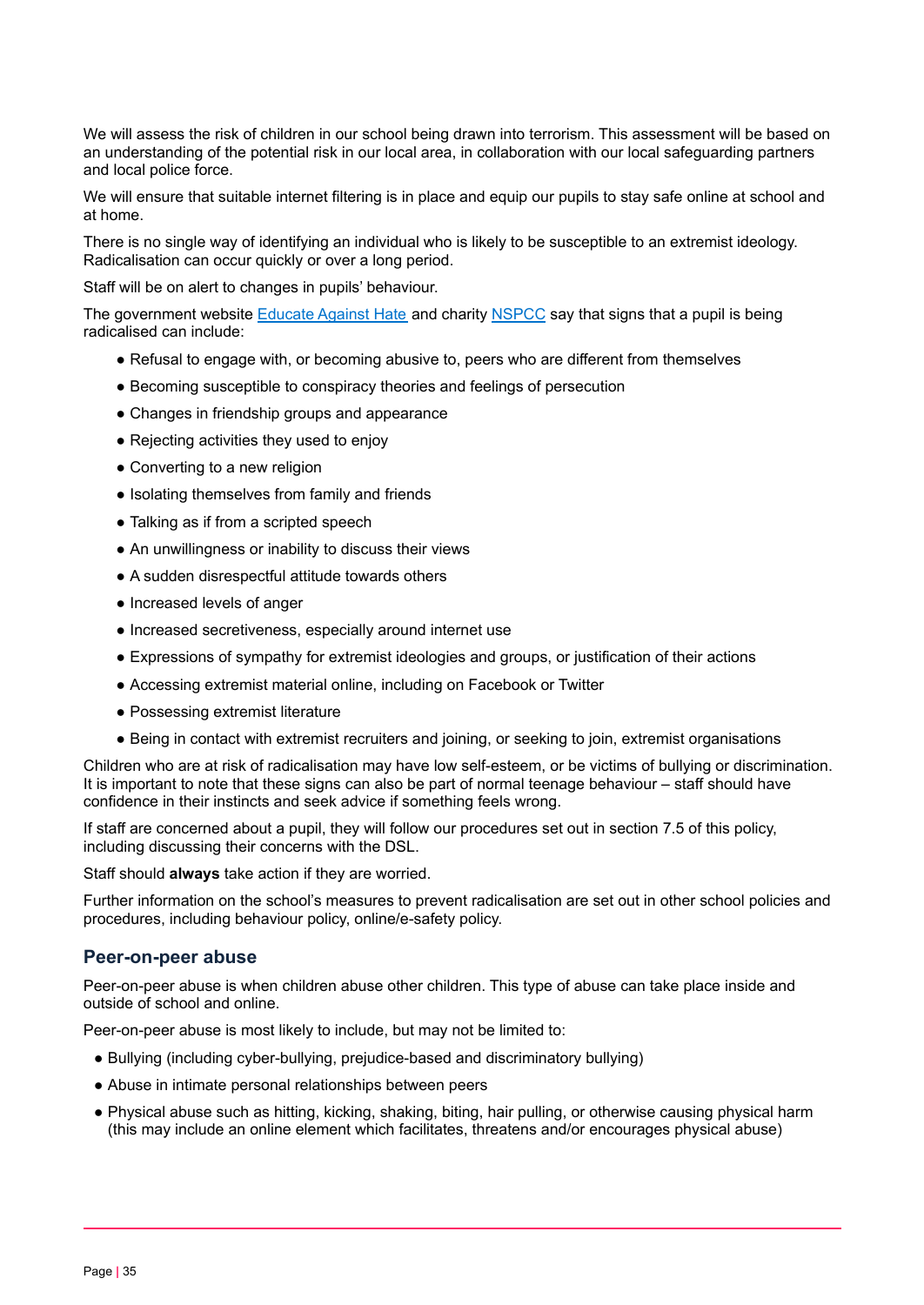- Sexual violence, such as rape, assault by penetration and sexual assault (this may include an online element which facilitates, threatens and/or encourages sexual violence)
- Sexual harassment, such as sexual comments, remarks, jokes and online sexual harassment, which may be standalone or part of a broader pattern of abuse
- Causing someone to engage in sexual activity without consent, such as forcing someone to strip, touch themselves sexually, or to engage in sexual activity with a third party
- Consensual and non-consensual sharing of nudes and semi nudes images and/or videos (also known as sexting or youth produced sexual imagery)
- Upskirting, which typically involves taking a picture under a person's clothing without their permission, with the intention of viewing their genitals or buttocks to obtain sexual gratification, or cause the victim humiliation, distress or alarm
- Initiation/hazing type violence and rituals (this could include activities involving harassment, abuse or humiliation used as a way of initiating a person into a group and may also include an online element)

Where children abuse their peers online, this can take the form of, for example, abusive, harassing, and misogynistic messages; the non-consensual sharing of indecent images, especially around chat groups; and the sharing of abusive images and pornography, to those who don't want to receive such content.

If staff have any concerns about peer-on-peer abuse, or a child makes a report to them, they will follow the procedures set out in section 7 of this policy, as appropriate. In particular, section 7.8 and 7.9 set out more detail about our school's approach to this type of abuse.

# **Sexual violence and sexual harassment between children in schools**

Sexual violence and sexual harassment can occur:

- Between 2 children of any age and sex
- Through a group of children sexually assaulting or sexually harassing a single child or group of children
- Online and face to face (both physically and verbally)

Sexual violence and sexual harassment exist on a continuum and may overlap.

Children who are victims of sexual violence and sexual harassment will likely find the experience stressful and distressing. This will, in all likelihood, adversely affect their educational attainment and will be exacerbated if the alleged perpetrator(s) attends the same school.

If a victim reports an incident, it is essential that staff make sure they are reassured that they are being taken seriously and that they will be supported and kept safe. A victim should never be given the impression that they are creating a problem by reporting sexual violence or sexual harassment. Nor should a victim ever be made to feel ashamed for making a report.

Some groups are potentially more at risk. Evidence shows that girls, children with SEN and/or disabilities, and lesbian, gay, bisexual and transgender (LGBT) children are at greater risk.

Staff should be aware of the importance of:

- Challenging inappropriate behaviours
- Making clear that sexual violence and sexual harassment is not acceptable, will never be tolerated and is not an inevitable part of growing up
- Challenging physical behaviours (potentially criminal in nature), such as grabbing bottoms, breasts and genitalia, pulling down trousers, flicking bras and lifting up skirts. Dismissing or tolerating such behaviours risks normalising them

If staff have any concerns about sexual violence or sexual harassment, or a child makes a report to them, they will follow the procedures set out in section 7 of this policy, as appropriate. In particular, section 7.8 and 7.9 set out more detail about our school's approach to this type of abuse.

### **Serious violence**